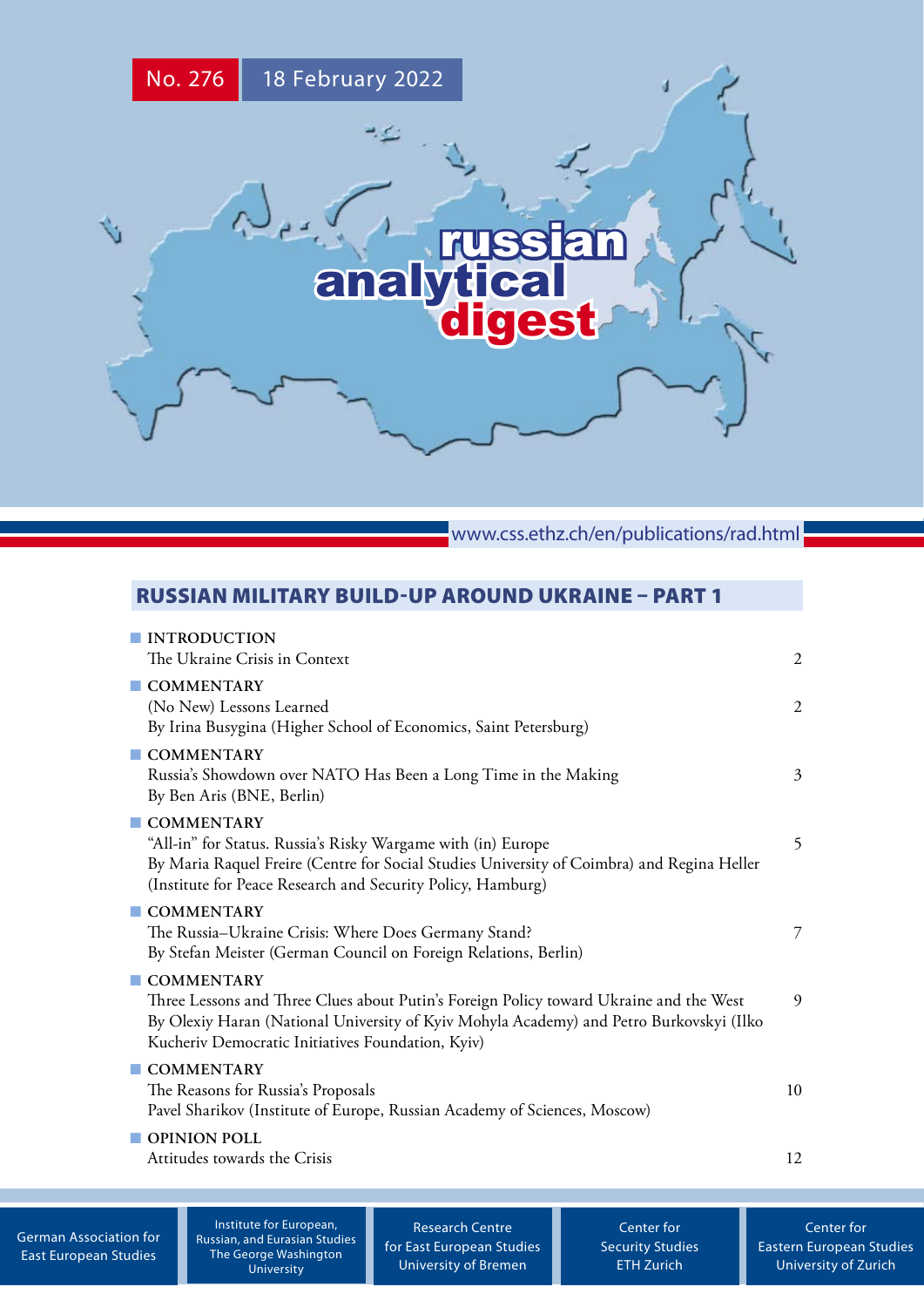# <span id="page-1-0"></span>**The Ukraine Crisis in Context**

The recent months have been dominated by a military and diplomatic crisis centred on fears about a Russian military attack on Ukraine and the Russian government's demands that diplomatic negotiations are required to address its long-standing grievances with regard to prevailing European security arrangements. Against this backdrop, the Russian Analytical Digest (RAD) invited a range of scholars and commentators to write short comments. The comments in this edition were completed on or before 14 February 2022, and thus reflect the authors' perspectives at this time. The views outlined in these comments are those of the named authors and not the RAD editorial board. The intention is that the comments cover a wide range of prevalent opinions, perspectives and thematic foci of relevance to the ongoing crisis. The next RAD issue, which is planned for next week, will present further comments.

# COMMENTARY

# **(No New) Lessons Learned**

By Irina Busygina (Higher School of Economics, Saint Petersburg)

DOI: 10.3929/ethz-b-000533116

 $\sum_{\text{with}}$  Ussia's continuing military buildup on the border<br> $\sum_{\text{with}}$  Ukraine makes it clear that the stakes are much higher now than any time since 2014. As a result of the events of the last months, have we learned anything new about Russian foreign policy? The decision-making process in Russian foreign policy remains a "black box", we still do not know exactly which elite groups make certain decisions. So, analysts can only formulate informed guesses. I would say that, although we probably have not learned anything fundamentally new, the processes of recent months have allowed us to clarify some perceptions and possibly reaffirm certain guesses.

One of the most widespread conclusions (especially in the Western expert community) in recent years has been that Russian foreign policy is a tool of domestic politics, and moreover a mostly successful one in this regard. In other words, loud foreign policy statements and high-profile Russian foreign policy activism operate to maintain the incumbent president's popularity. This popularity is the main pillar for the stability of the political regime in Russia, and the guarantee of the political survival of its incumbent leader. So, it is not the West that is the addressee of the present "big ruckus", but rather the internal Russian audience. Indeed, this interpretation used to be a rather convincing argument.

However, the domestic demand for a "small victorious war" has evidently fallen in Russia. As recent polls by the Levada Center show, the majority of Russian citizens blame the West for the current escalation in ten-

sions, almost entirely absolving their political leadership from responsibility. At the same time, however, there is no mobilization of public opinion around the Russian leader, and the approval ratings of the president and the government have not been growing in recent months. The authorities cannot fail to understand and see this. Consequently, the argument about foreign policy as a continuation of domestic policy loses its cogency. I suggest that Russian foreign policy has indeed become "detached" from domestic politics.

Another conclusion that many experts have drawn from Russia's past foreign policy actions is that Russian President Putin likes to leave himself space to choose, and relies on the unpredictability of his external behavior. Indeed, if building a stable relationship of trust with the West is not the goal, then the unpredictable behavior may offer some advantages. However, these advantages are not strategic, but tactical. In other words, an approach that cannot be used in the long term. After 2014, Western countries no longer consider Russia to be predictable in any case, that is, in their calculations they *already* factor in Russia's unpredictability. The 2014 Ukrainian crisis is often described as a "game changer" for Russia's relations with the West. But this was also a "critical juncture"—a moment when Western policy towards Russia was radically changed, and new institutions—sanctions regimes—have emerged, and Russia's unpredictability became an indispensable premise on which Western expertise on Russia is framed.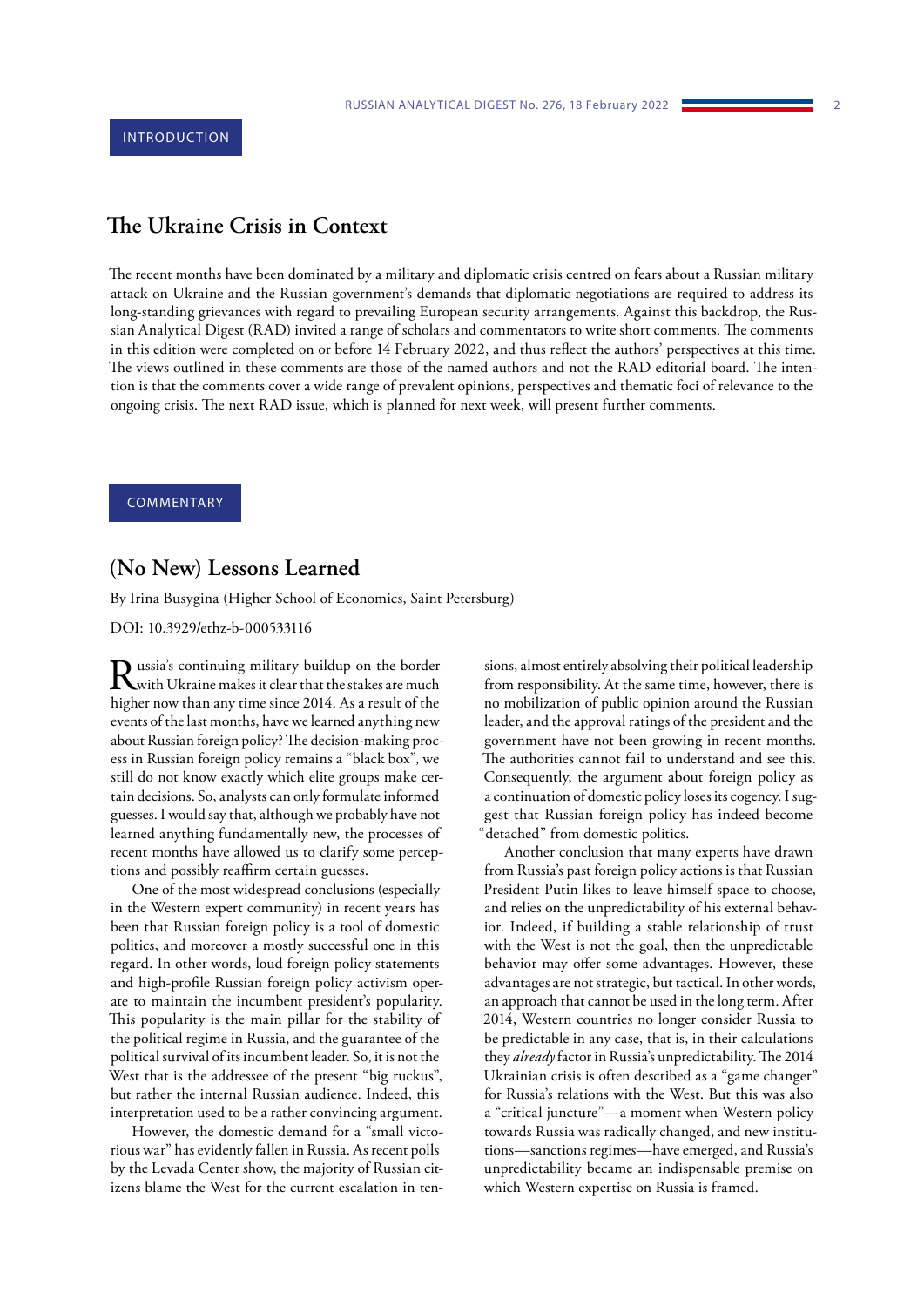<span id="page-2-0"></span>Finally, the current crisis demonstrates how much importance Russia really (not declaratively) attaches to the different dimensions outlined in its foreign policy. In official declarations, the Russian leadership states that the post-Soviet space is an unconditional priority for Russian foreign policy. The current crisis shows, however, that it is not like this at all. By building up its military on the border to Ukraine, President Putin in fact sends the West a signal that he would like to see the fate of Ukraine discussed directly between Washington and Moscow, in a so called "Yalta 2.0".

From this perspective, the current escalation is a part of Russia's great power repertoire, based on the idea that major powers get together and decide the fate of smaller nations in Europe and elsewhere. However, Russia's great power agenda is inconsistent with its regional agenda—the aim of playing the role of a regional leader for its post-Soviet neighbors. The attempts to build up the image of Russia as a "great power" provokes a reduction of its actual influence in the post-Soviet region. The more Russia acts as a "great power", the less credible are Putin's promises to respect the national sovereignty of the former Soviet republics. In other words, Putin's global ambitions principally hinder the integration of the post-Soviet space and significantly limits its scope. To put it simply: if Russia deliberately peddles its great power agenda, it gives up its ambitions to dominate and control in the post-Soviet space, because it will be impossible to reconcile these two agendas in a consistent manner.

Russian foreign policy is internally inconsistent, whether in its domestic purposes, its neighborhood, or in relation to the West. The crucial question that remains open is: Will such a foreign policy pay off for Russia? Bases on the insights gained over the last few months, Russia´s foreign policies efforts seem to be misaligned with its aims to act as both a great power and the leader in the post-Soviet space.

#### *About the Author*

*Irina Busygina* is Professor at the Department of Politics and International Relations at Higher School of Economics, Saint Petersburg, and Director of the Center for Comparative Governance Studies. Her research interests include Russian Politics, Russian Foreign Policy, Post-Soviet Space, Russia–EU Relations.

#### *Recent Publications*

- Irina Busygina. 2021. Russia and Its Two "Shared Neighborhoods", *PONARS Policy Memo* N 712, October.
- Irina Busygina and Mikhail Filippov. 2021. Trade-offs and inconsistencies of the Russian foreign policy: The case of Eurasia, *Journal of Eurasian Studies,* First Published March 10, 2021, [https://doi.org/10.1177/1879366521998241](https://doi.org/10.1177%2F1879366521998241).
- Irina Busygina and Mikhail Filippov. 2020. Russia, Post-Soviet Integration, and the EAEU: The Balance between Domination and Cooperation, *Problems of Post-Communism*. Published online September 01. DOI: [10.1080/107](https://doi.org/10.1080/10758216.2020.1803755) [58216.2020.1803755](https://doi.org/10.1080/10758216.2020.1803755).
- Irina Busygina. 2018. *Russia-EU Relations and the Common Neighborhood: Coercion Versus Authority*. UK: Routledge.

# **COMMENTARY**

# **Russia's Showdown over NATO Has Been a Long Time in the Making**

By Ben Aris (BNE, Berlin)

DOI: 10.3929/ethz-b-000533116

The talk is of war and an imminent Russian invasion<br>of Ukraine, but this prospect hasn't come out of the blue. Russian President Vladimir Putin has been complaining about NATO's expansion for more than a decade, which he says threatens Russia's security.

From the Kremlin's point of view, Russia has been excluded from the current European security arrangements, which de facto defines it as "the enemy". Indeed, amongst the [eight point list](https://www.intellinews.com/russia-issues-a-eight-point-list-of-demands-229829) of demands that the Russian Foreign Ministry sent the west in December was one asking for an acknowledgement that "we are not enemies", as well as the better known "no more NATO expansion eastwards and especially not for Ukraine" demand.

Some have argued that Putin has turned his guns on Ukraine as he abhors a democracy and sees a flourishing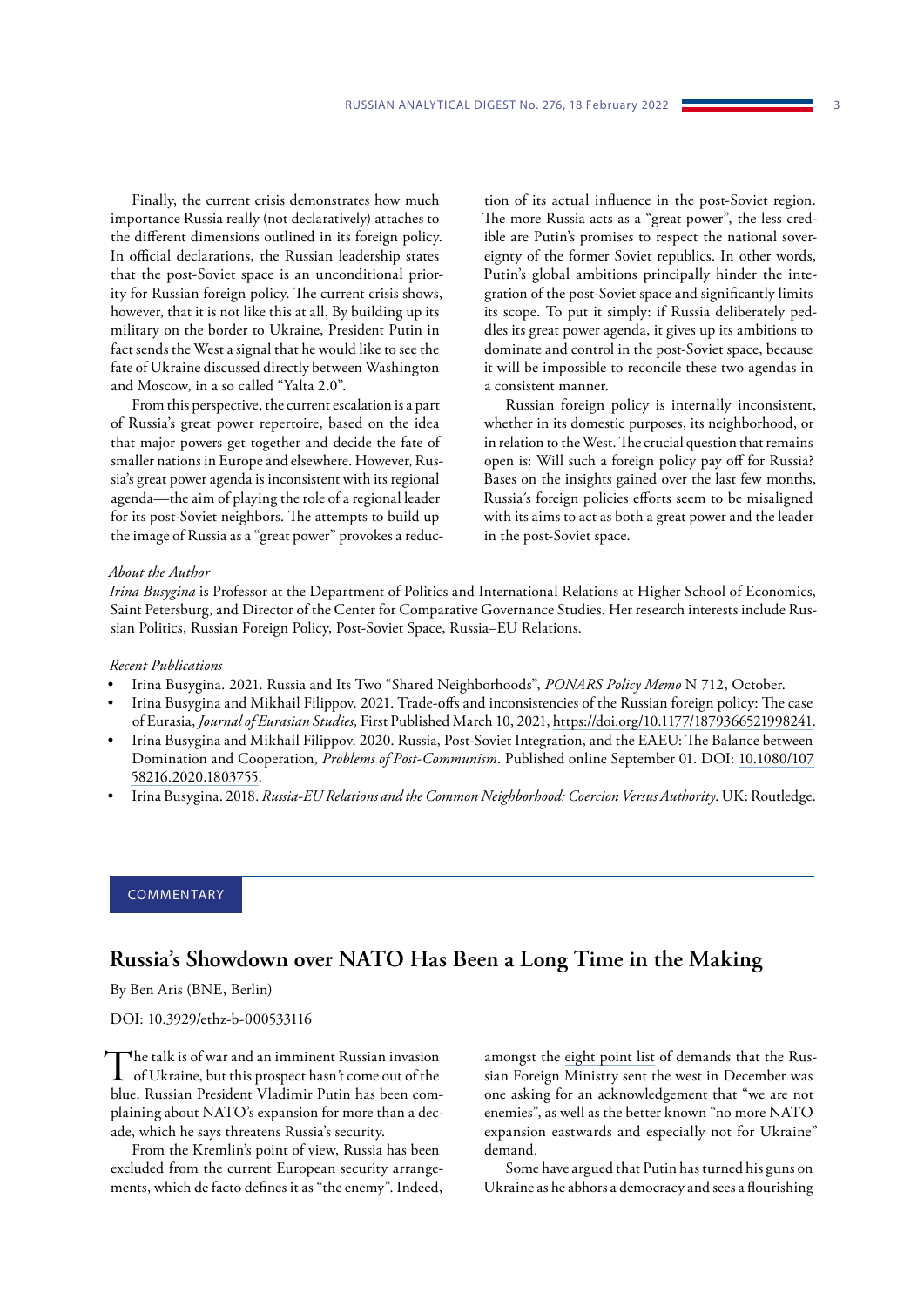Ukraine as a threat, but this idea holds little water as Russia maintains good relationships with many democracies, including Armenia with which it has a military alliance; they are both members of the Collective Security Treaty Organisation (CSTO).

The roots of the current crisis run much deeper than that, and began with the [verbal promises](https://nsarchive.gwu.edu/briefing-book/russia-programs/2017-12-12/nato-expansion-what-gorbachev-heard-western-leaders-early) made to Mikhail Gorbachev in a key meeting with US Secretary of State James Baker on February 9, 1990, in which Baker promised that NATO would expand "not one inch" to the east. The nature of these promises have remained controversial ever since. However, these promises are now a matter of historical record, after dozens of embassy, government and other documents were declassified and are now freely [available on the inter](https://nsarchive.gwu.edu/briefing-book/russia-programs/2017-12-12/nato-expansion-what-gorbachev-heard-western-leaders-early)[net.](https://nsarchive.gwu.edu/briefing-book/russia-programs/2017-12-12/nato-expansion-what-gorbachev-heard-western-leaders-early) Those verbal promises were repeated by multiple western leaders at the time, although nothing was ever put on paper.

Putin has brought up the issue of Baker's promises many times. In his famous [Munich Security Confer](https://www.youtube.com/watch?v=U4MAsIh3zMA&t=891s)[ence](https://www.youtube.com/watch?v=U4MAsIh3zMA&t=891s) address in 2007, Putin made his unhappiness with NATO's expansion explicit. He specifically referred to a speech given by then NATO General Secretary Manfred Woerner, who said: "The fact that we are ready not to place a NATO army outside of German territory gives the Soviet Union a firm security guarantee."

Those promises have no legal standing, but it is clear that Putin intends to hold NATO to those commitments, by using the threat of force if necessary. And, he wants to get such a commitment recorded on paper, hence the Kremlin's repeated insistence on "legally binding guarantees."

During his first term in office, starting in 2000, Putin made several attempts to move politically closer to Europe and remake the post-Cold War security arrangements. His first foreign trip was to London to meet Tony Blair, a visit in which he signed off on a 50:50 joint venture between Russian oil major TNK and the British oil major BP on very favourable terms.

He also asked to join both the EU and NATO, but was rebuffed on both occasions. NATO told him that Russia could apply, but Putin replied that Russia "would not queue up with a lot of other unimportant countries" to join the alliance and the idea was dropped.

Relations worsened significantly after the US unilaterally withdrew from the Anti-Ballistic Missile Treaty ([ABM\)](https://en.wikipedia.org/wiki/Anti-Ballistic_Missile_Treaty) in 2002, one of the pillars of Europe's Cold War security infrastructure. Washington also later ditched the Intermediate-Range Nuclear Forces Treaty [\(INF\)](https://en.wikipedia.org/wiki/INF) and the OSCE [Open Skies](https://en.wikipedia.org/wiki/Treaty_on_Open_Skies) Treaty that allows overflights of other signatories territory to monitor arms distributions. This process was only brought to an end in the first week of US president Joe Biden's term in office when he renewed the [START](https://en.wikipedia.org/wiki/START_III) III nuclear missile treaty

and Biden made it clear that he wanted to restart arms control talks.

Putin's 2007 Munich speech is widely taken as the turning point, with Putin warning that if NATO expansion did not stop then Russia would start to push back.

As relations continued to deteriorate Putin bit the bullet in 2012 and started a crash course military modernisation in 2012. It was a dramatic decision as it sacrificed the relative prosperity that Russia had enjoyed during the boom years of the noughties. The former finance minister Alexei Kudrin, who had overseen this economic revival, objected to the re-tasking of the budget and was very publically sacked. The real income growth that Russian citizens had enjoyed for almost a decade evaporated and the economy began to stagnate as GDP growth fell to zero in 2013 despite oil prices remaining at \$100.

Relations with European states fell to an all-time low in 2014 when Putin annexed Crimea. The Euromaidan revolution of dignity saw a pro-Western government installed in Ukraine that aspired to join the EU, although little mention of NATO membership was made at that time. Putin calculated that Ukraine was drifting out of Russia's orbit and that US contractors had already offered to upgrade the ports on the peninsula, so Putin cut his losses and took Crimea to secure control over the key Russian naval base in Sevastopol once and for all.

The decision was also part of a wider naval strategy that has seen Russia [re-establish itself as a](https://www.intellinews.com/russia-is-back-in-the-mediterranean-and-it-is-there-to-stay-211997/?source=russia) naval force [in the Mediterranean](https://www.intellinews.com/russia-is-back-in-the-mediterranean-and-it-is-there-to-stay-211997/?source=russia) after an absence of almost two decades.

With all these pieces in place, Putin was ready to finally demand, and force if necessary, a new pan-European security deal on the West.

The diplomatic drive to this end kicked off in February 2020 during a [disastrous visit](https://www.intellinews.com/the-eu-s-foreign-policy-chief-josep-borrell-slated-by-critics-for-not-holding-russia-to-account-over-navalny-s-jailing-202215/?source=russia) to Moscow by the European Union*'*s top diplomat Josep Borrell, during which Russian foreign minister Sergei Lavrov delivered a new rules of the [game](https://intellinews.com/moscow-blog-kremlin-lays-out-new-rules-of-the-game-for-post-trump-relations-202242/) speech that set the bar at zero: Russia would no longer tolerate the dual policy of doing business with one hand and imposing sanctions with the other. Lavrov later threatened to [break](https://www.intellinews.com/russia-s-lavrov-threatens-to-break-off-diplomatic-relations-with-eu-if-sanctioned-202809/?source=russia) [off diplomatic relations](https://www.intellinews.com/russia-s-lavrov-threatens-to-break-off-diplomatic-relations-with-eu-if-sanctioned-202809/?source=russia) with the EU entirely and Moscow did [break off diplomatic relations with NATO](https://www.intellinews.com/russia-breaks-off-diplomatic-ties-with-nato-224095/) that October.

Putin appears to have been preparing for the current showdown for at least a decade. The dispute is about more than just Russia's control or influence on Ukraine, it is about a complete remake of Europe's security infrastructure and Putin has already made huge sacrifices to put himself in a position to withstand any measures the West can throw at Russia.

Despite Russia Inc being in healthy profit, the Central Bank of Russia (CBR) has built up reserves of over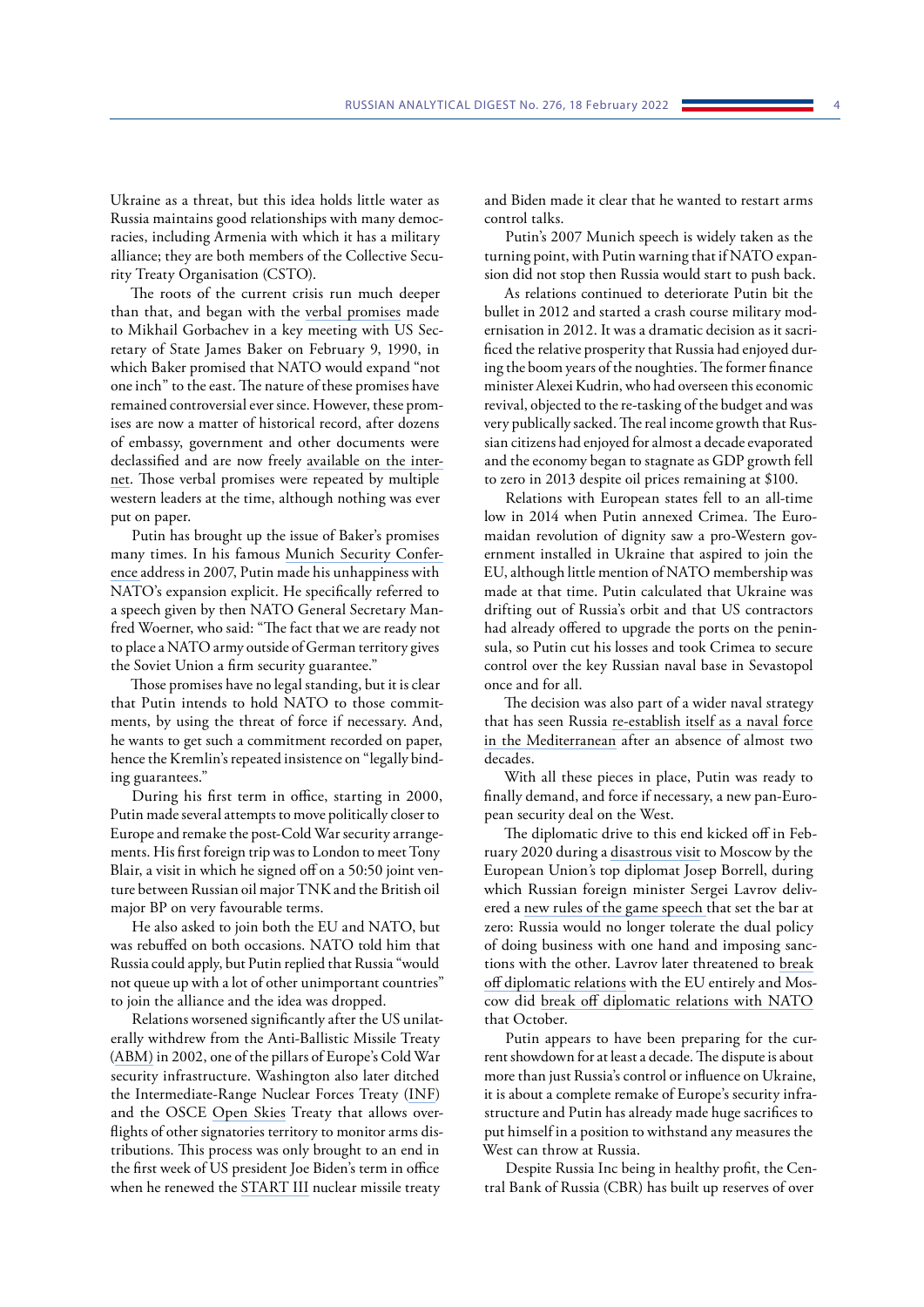<span id="page-4-0"></span>\$630bn—17 months of import cover, although three is generally considered sufficient. It has paid down its debt and has the lowest debt in the world among major economies. And the government has been in effect running austerity budgets since 2012.

The resulting Fiscal Fortress makes Russia largely impervious to sanctions, but it has also held the economy's potential growth to 2%, far below its potential say economists. If the tensions with the West disappeared and the cash pile was spent or if the government and businesses were allowed to leverage up, then the economy would boom. But that won't happen unless Putin can win a new security deal that he is confident will fulfil Russia's security needs.

If not, then Putin's annexation of Crimea shows that he is willing to make considerable sacrifices for the sake of Russian security, which he clearly puts at the top of his list of priorities, ahead of peace and prosperity, and is probably willing to start a new Cold War if he is not reassured by a new framework and turn to China as its long-term partner, despite Moscow's preference for a partnership with Europe.

#### *About the Author*

*Ben Aris* is the founder and editor-in-chief of business new europe (bne), the leading English-language publication covering business, economics, finance and politics of the 30 countries of the former Soviet Union, Central and Southeastern Europe and Eurasia.

## COMMENTARY

# **"All-in" for Status. Russia's Risky Wargame with (in) Europe**

By Maria Raquel Freire (Centre for Social Studies University of Coimbra) and Regina Heller (Institute for Peace Research and Security Policy, Hamburg)

### DOI: 10.3929/ethz-b-000533116

 $V$ ia Ukraine, Moscow prepares the ground both rhe-<br>torically and practically for making clear that Russia has legitimate security interests and that the West has no business being in Russia's neighborhood. Pushing for major power status by threatening war is a risky game.

### **Russia's Status Problems**

The Ukraine conflict has intensified in recent weeks. Europe faces a serious security crisis. Russia ramped up its military forces along Ukraine's border. The West signals rigor, support for Ukraine, and adherence to its principles. At the same time, diplomatic activity is skyrocketing to ease tensions, as fears of war also increase in both Russia and the West. The goal of Russia's massive show of force is no longer only compelling rebellious Ukraine back to the negotiation table. Rather, the purpose is to lend weight to Moscow's demands issued in its proposal to NATO to stop further expanding to the East and to ultimately settle open questions of European security in a way that is acceptable to Russia.

From the Kremlin's perspective, the stakes are high. Russia is in danger of irreversibly losing its status as a regional power and of sinking into irrelevance in

matters of European security. This outlook weighs heavily, increasing the Kremlin's willingness to create facts on the ground. Ukraine is the linchpin, where Russia's status problems come together and, according to Moscow's will, should be resolved. The threat of war seems the best way to achieve these goals.

#### **Identity: Russia as a Major Power**

Influence in Ukraine's domestic affairs as well as control over its external policy secures the material foundations of the collective identity, which the Putin regime has promoted over many years and to which it has tied its political fate—i.e., its identity as a major power. Along with the claim of being a nuclear superpower on par with the US, this narrative has a regional dimension, claiming "exclusive" rights in Russia's neighborhood, as well as a European dimension, demanding an equal say in matters of European security. From the Kremlin's position, since the breakup of the Soviet Union and especially in the context of NATO enlargement, the West has ignored its claim of "indivisible" security in Europe. With Ukraine choosing its own path, turning westwards and dismissing Russian hegemony, Russia's status as a regional power is also under threat.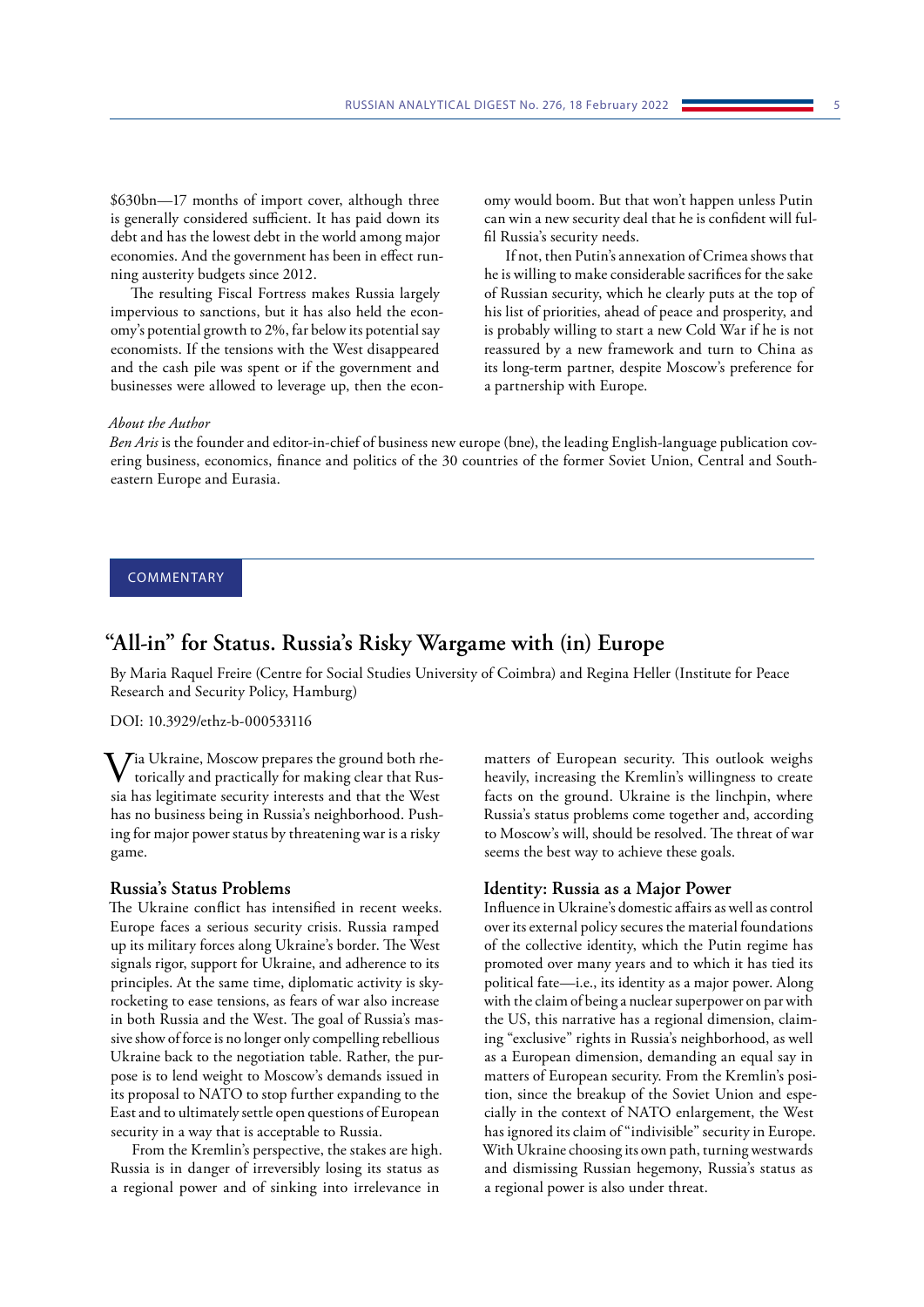#### **Opportunity: the Time is Now**

Developments in Ukraine as well as in the international realm are leading Moscow to push more forcefully for major power status right now. From Russia's viewpoint, the window for maintaining a foothold in Donbas is gradually closing. Last year, a negotiated solution over Donbas with Kiev seemed tangible for the Kremlin, after Moscow had deployed forces at the Russian–Ukrainian border and a US–Russia summit took place thereafter. However, US approval of the Nord Stream 2 completion and the West's overhasty withdrawal from Afghanistan spurred fears in Kiev that the West could withdraw its support for Ukraine. These events triggered renewed resistance to further complying with the Minsk accords as well as more efforts to intensify defense cooperation with NATO. Drones delivered by Turkey to Ukraine and further military support might not be enough to change the military balance of power, but may provide grounds for a bloody war that no one wants.

An open window seems the West's current weakness. The Biden administration is still dealing with fallout from its Afghanistan withdrawal and faces difficult circumstances at home. In the EU, divisions remain an easy target for Russia. Presidential elections in France, a new government in Germany, and the effects of the pandemic have hampered Western alignment. Hybrid warfare, both toward Ukraine and Europe and the US, has been creating and will continue to create confusion and dissent. In the face of conflict escalation, the West has only slowly gotten off the ground and has stayed busy unscrambling Putin's conundrums.

### **Managing Loss: Can the Kremlin Handle the Costs of Confrontation?**

Russia's economy is better prepared for confrontation with the West than it was in 2014. Despite two years of pandemic hardship, the government has secured macroeconomic stability. It stocked up Russia's foreign currency reserves and furthered the nationalizing and dedollarizing of the economy. Moreover, the Kremlin can take advantage of revenues from the relatively high price of energy and threatens Europe with supply cuts amid the latter's continuing dependence on gas.

While all these facts can cushion immediate economic damage, they most likely cannot prevent more structural economic problems emanating from a war. Severe Western sanctions, such as against large-scale Russian banks, combined with geopolitical instability, would discourage investments, raise the costs of attracting capital and further retard growth.

However, the Kremlin has ensured that such a scenario will not negatively impact its domestic power. The strengthened repression apparatus can intimidate and crush societal protest effectively in case dissatisfaction over declining living standards grows. Although the majority of the Russian population believes that the West is the aggressor in the current conflict, the Kremlin is well aware that the 2014 Crimea consensus is no longer mobilizing.

#### **Conclusion**

Further developments in the current crisis will depend on how Moscow navigates the three vectors of identity, opportunity and costs. The regime's concept of Russian major power status is based on a backward-looking imperial identity. The Kremlin seems to prefer hedging for economic costs and losses to giving up on Ukraine. Moscow overvalues short-term successes, enforcing negotiations with the West and Ukraine, but ignores long-term consequences: Ukraine will distance further from Russia, and Western countries will reassemble and reach a new consensus on Moscow. Nevertheless, talks about the foundations of European security would be difficult, lengthy and require concessions from all sides. Will Putin truly buy into this strategy?

### *About the Authors*

*Regina Heller* is a Senior Researcher at the Institute for Peace Research and Security Policy at the University of Hamburg (IFSH) in Germany. She studied Political Science, East European Studies and East European History in Mainz, Hamburg and Middlebury, Vt. During the 2014–15 academic year, she was an Interim Professor for Political Science at Helmut Schmidt University Hamburg. She conducts research on Russia and the post-Soviet space and on norms and identity in international relations.

*Maria Raquel Freire* is Professor of International Relations at the Faculty of Economics and a researcher at the Centre for Social Studies of the University of Coimbra in Portugal. She is the Coordinator of the Jean Monnet Centre of Excellence PRONE at the University of Coimbra and Visiting Professor in the Post-Graduate Programme in International Relations at Federal University of Santa Catarina in Brazil. Her research interests focus on foreign policy, international security, the European Union, Russia and the post-Soviet space.

#### *Further Reading*

• Freire, Maria R. / Heller, Regina. 2018. Russia's Power Politics in Ukraine and Syria: Status-seeking between Identity, Opportunity and Costs. In: Europe-Asia Studies 70 (8): 1185–1212.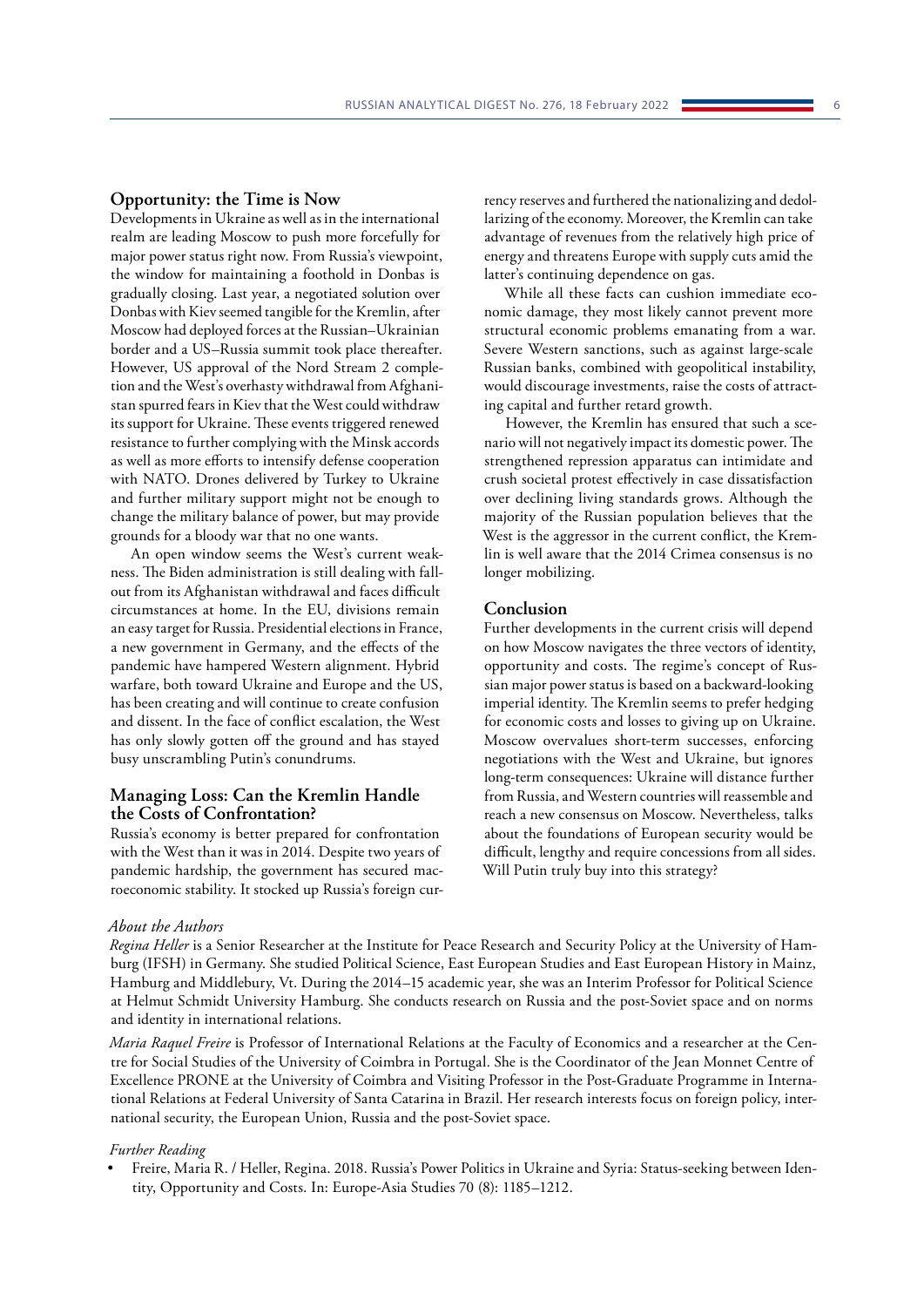- <span id="page-6-0"></span>• Freire, Maria R. 2018. The quest for status: how the interplay of power, ideas, and regime security shapes Russia's policy in the post-Soviet space. In: International Politics. DOI: [https://doi.org/10.1057/s41311-018-0164-y.](https://doi.org/10.1057/s41311-018-0164-y)
- Freire, Maria R. 2020. EU and Russia competing projects in the neighbourhood: an ontological security approach. In: Revista Brasileira de Política Internacional 63 (1). DOI: 10.1590/0034-7329202000113.
- Freire, Maria R. 2021. EU-Russia-US relations. Diverging visions on European security. In: Romanova, Tatiana & David, Maxine (Eds.): The Routledge Handbook of EU-Russia Relations: Structures, Actors, Issues. Oxon and New York: Routledge.
- Heller, Regina. 2020. Der Wut auf der Spur. Zur Rolle von Emotionen in Russlands Politik gegenüber dem Westen. In: Koschut, Simon (Ed.): Emotionen in den Internationalen Beziehungen, Baden-Baden, 145–166.
- Heller, Regina. 2018. [Defending Social Status Why Russia's Ukraine Policy is About More than Regional Lead](http://risingpowersproject.com/wp-content/uploads/2018/04/vol3.1-heller.pdf)[ership.](http://risingpowersproject.com/wp-content/uploads/2018/04/vol3.1-heller.pdf) In: Rising Powers Quarterly 3 (1): 137–159.
- Forsberg, Tuomas / Heller, Regina / Wolf, Reinhard. 2014. Status and emotions in Russian foreign policy. In: Communist and Post-Communist Studies 47 (3-4): 261–268.

# COMMENTARY

# **The Russia–Ukraine Crisis: Where Does Germany Stand?**

By Stefan Meister (German Council on Foreign Relations, Berlin)

DOI: 10.3929/ethz-b-000533116

The massive Russian troop buildup on the border<br>with Ukraine since December 2021 has served to exert massive pressure on the U.S., NATO, and the EU member states to negotiate a new European security order. For the Russian leadership, the timing seems favorable for delivering an ultimatum to negotiate spheres of influence, guarantees for an end of NATO expansion in Europe, and a withdrawal by the U.S from eastern NATO member states, because they view the U.S. and key European states as weakened. U.S. President Joe Biden had wanted to withdraw from European security policy and give Europeans more responsibility for their own security, in order to focus on the global conflict with China. In France, there will be presidential elections in April, and the right-wing candidates, which are mostly Putin friendly, represent the most dangerous opponents for Emmanuel Macron. Since the German federal election in fall 2021, a traffic light coalition of Social Democrats (SPD) under Chancellor Olaf Scholz, the Greens and Liberals has been governing in Berlin, which has not yet established a consolidated position in dealing with Russia.

The coalition agreement already made it clear that the new German government is committed to greater involvement in the countries of the EU's Eastern Partnership and to the territorial integrity of Ukraine. However, the chapter on relations with Russia is vaguely framed and appears to be a difficult compromise between the

parties. The controversial Nord Stream 2 pipeline is not mentioned directly, and only indirectly addressed in a statement that large energy projects are to be regulated by the EU. The polyphony from the Bundestag, the German parliament, on issues such as arms deliveries to Ukraine, the possibility of sanctioning Nord Stream 2 or Russia's disconnection from the international payment system SWIFT in response to any attack on Ukraine has caused irritation among allies in Europe and the U.S. Left-wing SPD politicians, such as Rolf Mützenich, have already questioned "nuclear sharing" during the election campaign. Just a year ago, German President Frank-Walter Steinmeier (also SPD) had called Nord Stream 2 and energy relations "almost the last bridge" to Russia.

Chancellor Scholz has failed to provide clarity through a lack of communication and ambivalent statements on sanctions and Nord Stream 2. Only on the subject of arms deliveries to Ukraine does there seem to be a consensus in the federal government, namely that there definitely will not be any. The closeness of some SPD politicians to former Chancellor and Chairman of the Board of Directors of Nord Stream 2 Gerhard Schröder, as well as his statements on saber rattling by Ukraine in the current conflict, have further irritated and raised the question of whether Germany is still a reliable ally.

There is no doubt that Germany will fulfill its obligations with regard to NATO's Article 5 and is cur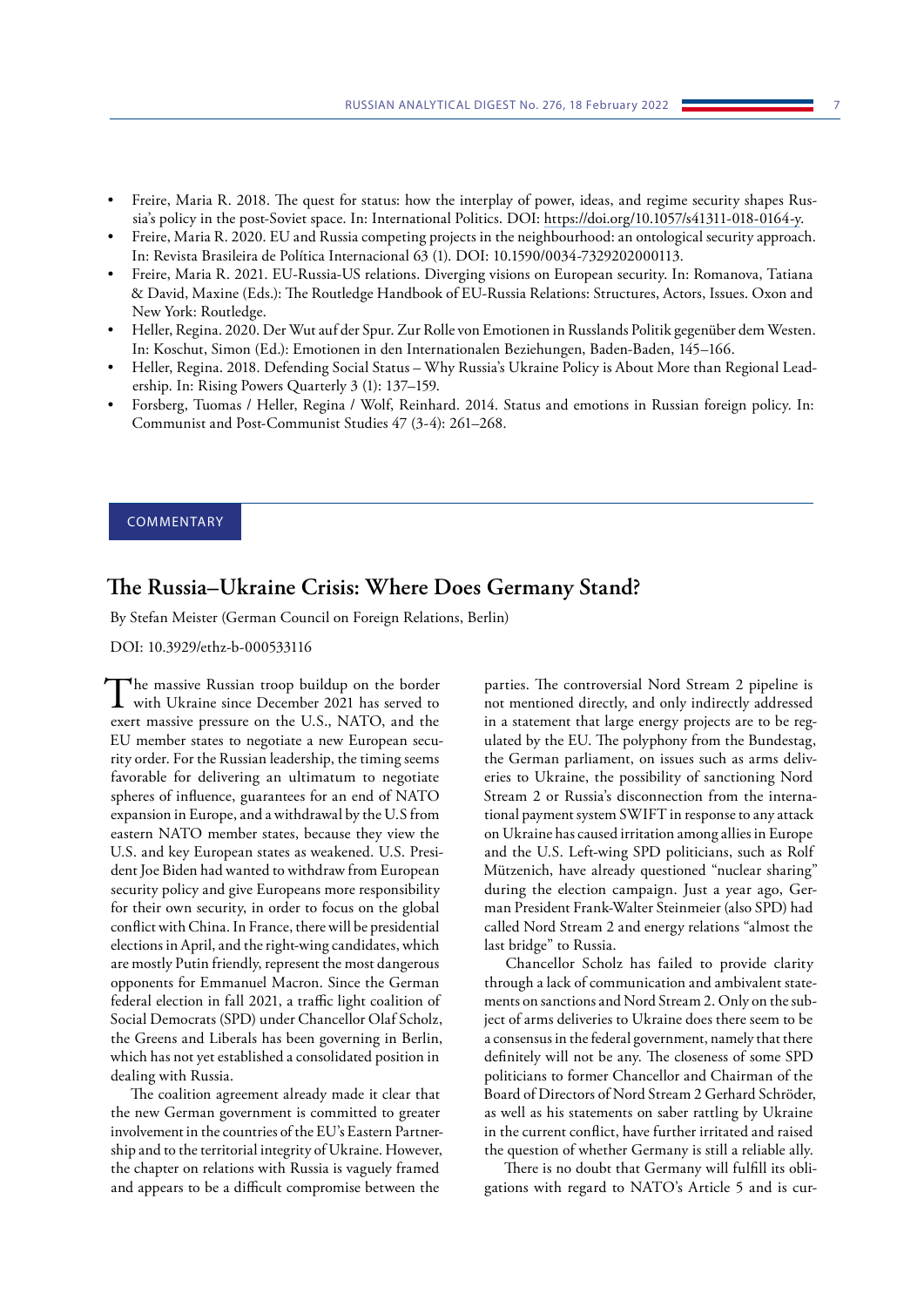rently increasing its troop contingent in Lithuania, as had been planned for some time. Members of the government have made it clear several times that, should a massive Russian attack on Ukraine take place, Nord Stream 2 will not go into operation and the German government will agree to sanctions coordinated with its allies in Europe and the United States. However, the ambivalence in Germany's position and communication does not seem appropriate in light of the current security threat. This behavior reflects the division in German politics and society about how to deal with Russia and Ukraine, as well as a refusal to assume more responsibility for security policy in Europe.

For the last 30 years, Germany was Russia's most important European economic and negotiating partner. Economic interests, Germany's economic importance as well as a sense of historical guilt (World War II) and gratitude (German reunification) have shaped the relationship between the two states. However, those days are over: Russia has slipped to 14<sup>th</sup> place in German foreign trade and German companies are leaving Russia. The annexation of Crimea and the war in the Donbas in 2014, as well as Russian disinformation campaigns, the Tiergarten murder, the Russian state's attempt to kill opposition politician Alexei Navalny, and the crackdown on Russian civil society and especially the human rights organization Memorial have led to an alienation between the two states. Russia is increasingly defining Germany as an adversary that it is tries to weaken with hacking attacks and disinformation campaigns. German and Russian domestic and foreign policies follow fundamentally contrary goals and interests.

Against this backdrop, German policymakers have failed to adapt their Russia and Eastern Europe policies to current realities and to discuss this honestly with the German public. The government has continued to try to maintain the illusion of a policy of cooperation and engagement that has been going nowhere for years. Chancellor Angela Merkel has long described Nord Stream 2 as an economic project, and her successor Olaf Scholz also named the pipeline a purely privatesector project. The fact that this project primarily pursues geopolitical goals by making Ukraine superfluous as a transit country, and thus puts Ukraine in a posi-

tion in which it can be blackmailed by Russia has been ignored out of economic interests. Russia's transformation into a repressive state internally and an aggressive state externally since 2012, at the latest, has only been rudimentarily perceived in the German public debate in recent years. Germany now buys 55 percent of its gas from Russia and has sold key domestic infrastructure, such as gas storage facilities, to Russian companies. The largest gas storage facility in Germany operated by Gazprom is currently only 3.7 percent full, which could lead to supply bottlenecks in the event of a largescale conflict with Russia. Thus, already under Angela Merkel, Germany had made itself more vulnerable and dependent on an authoritarian state that is increasingly revisionist.

In the process, cracks are running through all major German parties on the question of how to deal with Russia. Pacifism, anti-Americanism, and ignorance of geopolitical and security policy shifts in both Europe and worldwide testify to a denial of reality in German politics. Germany has become the main donor and leader of Ukraine in recent years. For Angela Merkel, the war in the Donbas was a top priority; she used her political capital to negotiate with Russia on this conflict. Nevertheless, all previous federal governments have supported Nord Stream 1 and 2, undermining the goal of strengthening Ukraine. Russia's goal of building Nord Stream 2 aims to take the Ukrainian pipeline off the grid, making the country more vulnerable to Russia. The agreement with U.S. President Biden on Nord Stream 2 from July 2021, the idea of transporting refugees from Belarus to Ukraine by parliamentarians from the governing coalition, unfortunate debates about not supplying weapons due to the WW2 guilt with regard to Russia but not Ukraine, have led to a deep alienation with Ukraine.

For Germany, its international credibility and role as Europe's most important negotiator with the Russian leadership is at stake. The current German government has intervened diplomatically late in the negotiations with Russia. It is still assumed in Berlin that Moscow is bluffing and will not attack in the end, because of the high costs of a military attack on Ukraine. However, there is more at stake than "just" Ukraine. The conflict is also about the future of the European security order and Germany's role as a responsible leading power.

#### *About the Author*

Stefan Meister is the head of the program International Order and Democracy at the German Council on Foreign Relations (DGAP). Previously, he was director of the South Caucasus office of the Heinrich Böll Foundation and worked in different positions at DGAP and the European Council on Foreign Relations.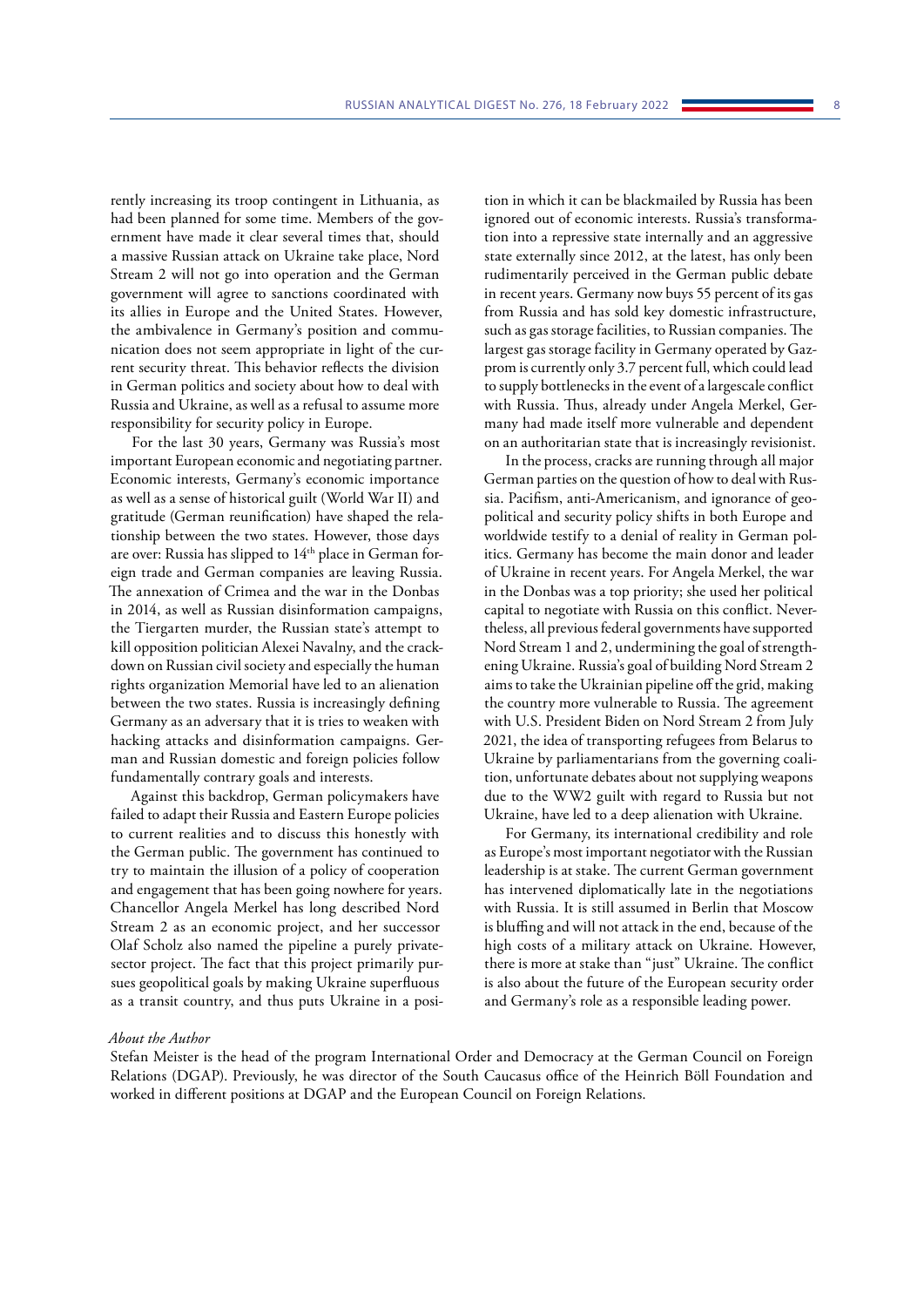# <span id="page-8-0"></span>**Three Lessons and Three Clues about Putin's Foreign Policy toward Ukraine and the West**

By Olexiy Haran (National University of Kyiv Mohyla Academy) and Petro Burkovskyi (Ilko Kucheriv Democratic Initiatives Foundation, Kyiv)

#### DOI: 10.3929/ethz-b-000533116

**7** *Z*ladimir Putin has made no secret of his intention to turn the CIS countries into the "friendly" vassal states of what he has called a "resurgent Russia." The first wake-up calls came in 2003, when the Kremlin bullied Ukraine and Moldova. Moscow deployed military engineers in the Kerch strait in an attempt to change the demarcation line and take control of the maritime routes between the Sea of Azov and the Black Sea. The standoff with Ukraine ended in a framework legal agreement that established mutual control and bilateral cooperation in the Sea of Azov.

Today, Russia is using this agreement to harass Ukraine's international trade and fishing industries, openly abusing and violating its provisions, which are written too broadly and therefore allow for different interpretations. Despite the efforts of different Ukrainian governments between 2003 and 2014, Russia has never been willing to clarify these provisions.

The first lesson for foreign leaders who want to deal with Russia is that Putin sees mutually binding agreements only as a tool to find a chink in the other's armor; he will then wait for the best moment to transform this into a cage.

Also in 2003, Putin's close associate Dmitriy Kozak attempted to impose "federalization" on Moldova as a "peaceful resolution" to a decade-long conflict between Moldova and the unrecognized "Transnistrian Moldovan Republic," a Russian-controlled and -managed enclave. On that occasion, the Russian plan was rejected even by Moldova's ruling Communists, who found themselves in agreement with the pro-European opposition.

Today, Dmitriy Kozak represents Russia in the Normandy Four negotiations format. He demands that Ukraine accept the "special status" of the Russian-occupied areas of Donbas, which Kremlin propaganda has been framing as "people's republics" since 2014. The key elements of this "special status" are very similar to the "special status" of "Transnistria" and "Gagauz autonomy" that Kozak tried to enforce in Moldova in 2003.

The second lesson is that Russian proposals for compromises and arrangements may look reasonable at that moment, but will be detrimental for the other side in the medium term. Russia has no other goal than changing the other's perception of what "security" and their "interest" is, in order to give Russia the ultimate legal and

cognitive power to decide when its security and interests are threatened or violated.

In 2008, Russia invaded Georgia, forging a R2P claim with Putin's false assertion of "genocide" against the "South Ossetian people." This aggression against Georgia was neither condemned nor punished. Following the war, Russia recognized the occupied parts of Georgia as "independent states" and "allies" and posited that this was grounds for protecting them any time Russia deemed it necessary.

In 2014, the Kremlin used unilateral accusations of an "unconstitutional coup d'état" in Ukraine and "genocide of the Russian-speaking people" to occupy Crimea and areas in the Donetsk and Luhansk regions of Ukraine. Today, Russia threatens to recognize its proxy entities established in the occupied Donbas as "independent states" and to legitimize its open military buildup in the region.

The third lesson is that Russian diplomacy serves as a tool to legitimize the use of military force and deny the targeted countries their universal right to self-defense.

All this leaves an impression that few conventional instruments serve to achieve predictability, confidence, and peace in relations with Russia. However, several instances in Ukrainian–Russian relations provides us with clues as to how this can in fact be done.

The first clue came in 1995 under the leadership of the late SBU [Security Service of Ukraine] head Yevheniy Marchuk. He led a successful campaign to contain and deter Russian subversive action in Crimea. These strong preventive measures and the neutralization of Russian agents in Crimea demonstrated that Ukraine was determined to protect itself. As long as Russia is not fully prepared for conflict, then it can be prevented, and countries should take radical measures to prevent conflict at this early stage. Today, it means that the EU must approve a mechanism of imposing severe economic sanctions and deploy rapid response forces closer to possible areas of conflict if Russia starts military preparations. The events of February 2022 prove that only if it faces a complete shutdown of trade and a strong response across Europe will Russia decrease tensions and a conflict be avoided.

The second clue became visible in 2009 after the Russian gas blackmail of Ukraine failed. The Kremlin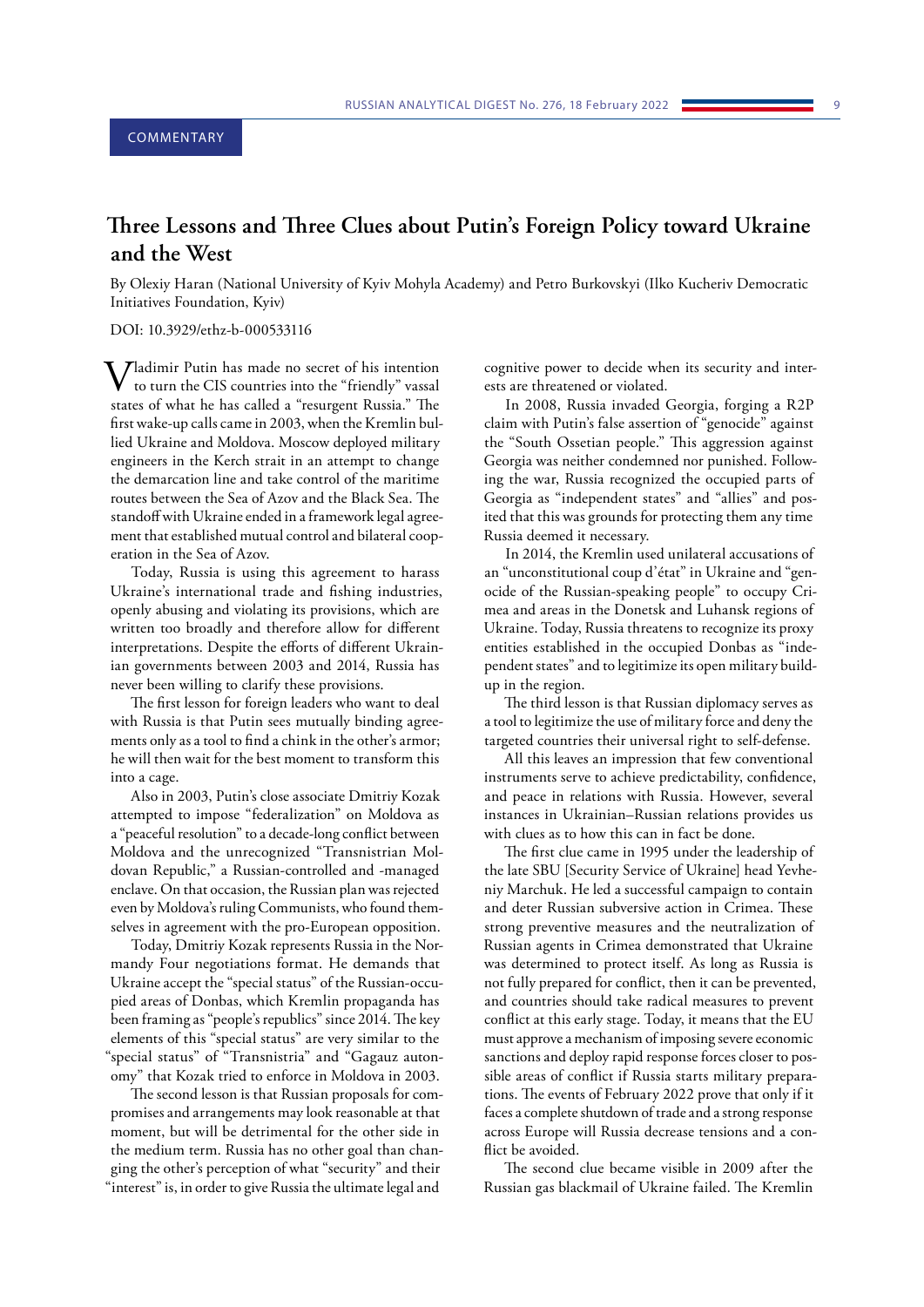<span id="page-9-0"></span>had to accept that the contracts between Gazprom and Naftogaz fell under the jurisdiction of an independent arbitration institution in Stockholm. The Russian interest in stable commercial relations with the West was so strong that in 2016 the Kremlin agreed with the arbitration ruling in favor of Ukraine; it paid the associated fines in 2019.

Thus, a stable resolution of the conflict between Ukraine and Russia might be possible if it is connected to business opportunities for the biggest Russian companies. From this point of view, Germany has one of the most powerful levers for delivering peace to Donbas. Germany can not only determine the fate of Nord Stream 2, but also define how much Russian energy makes it to the European market. In other words, it would be reasonable to reward Russia for true de-escalation with access to the EU oil and gas markets or punish it with restrictions and a reduction of its share if it continues aggression.

The third clue to be gleaned from Ukraine's experience is that Russia cannot prevail if the opposite side is united. In 2014, despite weak defensive capacity and a disrupted economy, Ukraine withstood hybrid and open aggression because most political and civic forces put aside their differences and worked together. This saved Odesa and Kharkiv from hybrid occupation. Therefore, if the West wants to deter Russia, the EU and NATO member states must forget their disagreements and look for any opportunity to help near and distant neighbors. This is true across the political divides within the bigger alliances of the EU parliament and within the EU member states. It also applies to the European Social Democrats and other Left forces: after all, the background for the establishment of the 1<sup>st</sup> International in 1864 was solidarity with the Polish uprising against Russian tsarism.

### *About the Authors*

Dr. *Olexiy Haran* was the Founding Dean of the Faculty of Social Sciences (1991–1992) at National University Kyiv Mohyla Academy, where he is currently Professor of Comparative Politics and Head of the School of Political Analysis. He is also the Research Director of the Ilko Kucheriv Democratic Initiatives Foundation. His most recent book is *[Vid Brezhneva do Zelenskoho: dylemy ukrainskoho politologa](https://dif.org.ua/article/oleksiy-garan-vid-brezhneva-do-zelenskogo-dilemi-ukrainskogo-politologa.)* (2021).

*Petro Burkovskyi* has been a Senior Fellow of the Ilko Kucheriv Democratic Initiatives Foundation (DIF) since 2017. Between 2006 and 2020, he worked at the National Institute for Strategic Studies (Kyiv, Ukraine). He recently published "Russia Puts Transatlantic Unity and Security in Europe to the Test" (2022).

#### COMMENTARY

# **The Reasons for Russia's Proposals**

Pavel Sharikov (Institute of Europe, Russian Academy of Sciences, Moscow)

### DOI: 10.3929/ethz-b-000533116

 $\prod$ n December, Russia invited the United States to sign<br>a treaty and European NATO member countries to a treaty and European NATO member countries to commit to an agreement on "security guarantees." While the contents of Russia's suggestions were not surprising, the timing, the no-compromise approach, and the public form of the invitation raised a lot of questions.

Ever since Vladimir Putin's historic speech at the Munich Security Conference in 2007, the Russian government has consistently expressed concerns about trends in European security affairs, particularly NATO expansion and American involvement. Russia was somewhat pacified by former U.S. president Donald Trump's isolationist foreign policy; once Joe Biden took office in

early 2021, however, it became evident that restoring transatlantic solidarity was a top priority. The intensity of American foreign policy interactions with European partners triggered another wave of concern. The timing and the contents of Russia's proposal in December 2021 relate to this change in American foreign policy position. Whereas the Trump administration appeared to be trying to undermine all the arms control treaties to which the US was a party, the Biden administration is taking a more constructive approach. The new administration has extended the START 3 treaty and expressed a willingness to negotiate arms control issues. Accordingly, Russia and the US launched a dialogue on strategic sta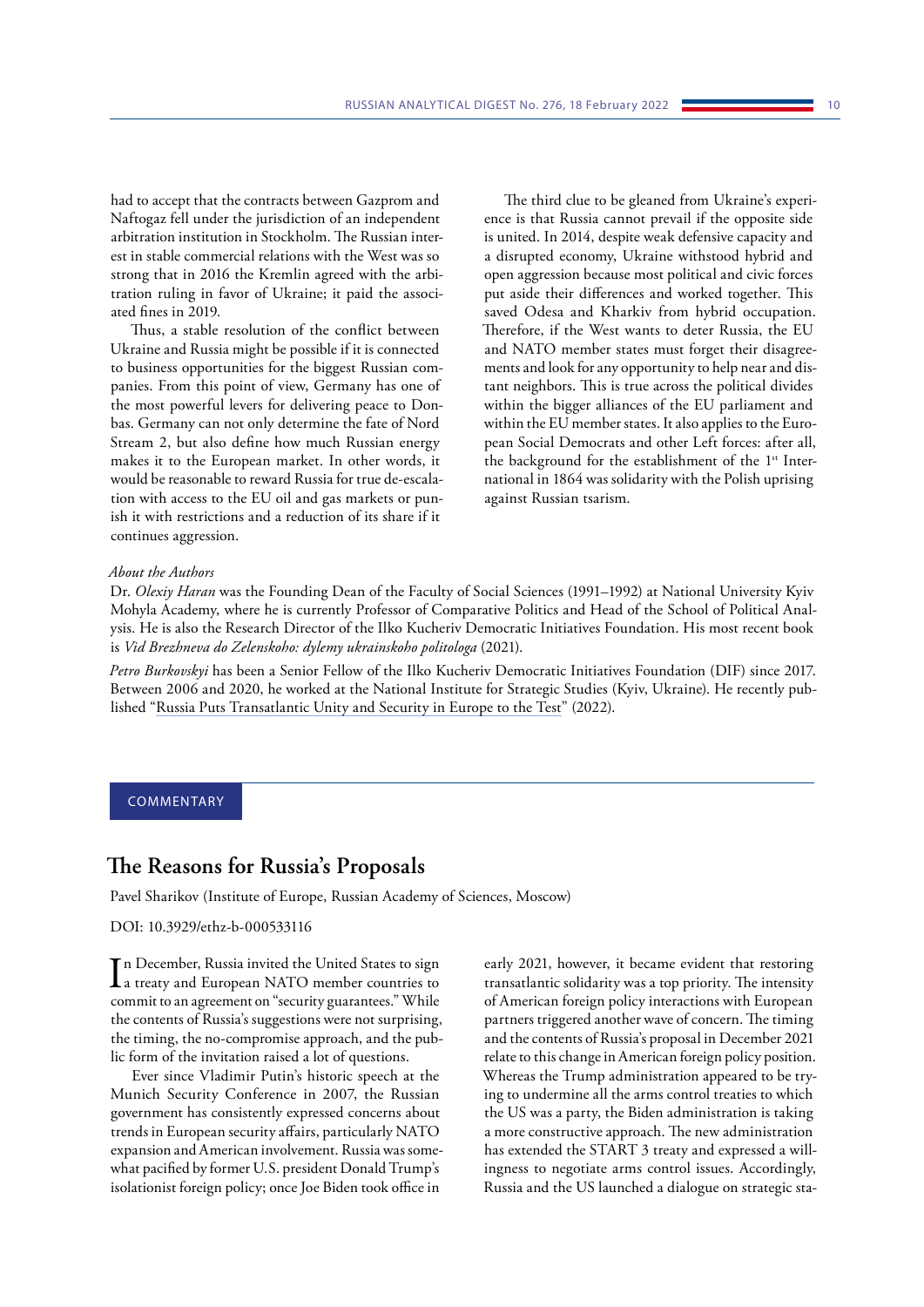bility. Media reports following the meetings in summer 2021 suggest that they were somewhat successful.

Seizing this opportunity for talks and changes, Russia shared documents in December 2021 that lay out Russia's vision for the security architecture in Europe. Originally, this was not solely about Ukraine. But since the tone of the Russia's proposals suggested to the West that Russia was giving them an ultimatum, the Western policy community came to believe that Russia was threatening to engage in military aggression in Ukraine.

In reality, most of Russia's concerns are about American involvement in European security affairs. Russia considers this to be a national security threat and its actions can be understood as a reaction to this perceived threat. It seems that Russia wanted to put the US in a similar position with regard to European security as the one that it holds with respect to the Minsk Protocol on the Donbas conflict: a commitment to de-escalating the conflict, but without acknowledging itself as a party to it. Russian officials have repeatedly reiterated that the Minsk Protocol is the only possible way to deescalate the conflict, thus implying that it has informal influence over the separatists. Russia sees the US role in European security operating in a similar fashion.

Russia's proposals aim to institutionalize American involvement in European affairs through contractual agreements. Such institutionalization would make the international environment intelligible to the Russian government. After all, most of Russia's current top decision-makers established themselves during a period of confrontation against the United States. It remains difficult for them to adapt to the new international environment, where economic performance defines international competitiveness.

The Trump administration would probably have avoided engaging in the Russo–Ukrainian conflict in line with its principles of "America first" and "Europe should raise its own defense spending before Washington returns to its NATO commitments." The Biden administration, on the other hand, is clearly looking to enhance transatlantic cooperation and increase American influence in European security affairs. However, many things have changed in the 5 years since a Democrat was in the White House.

For the United States, it would be more comfortable to have a predictable and reasonable Russia. But of

course, it is not possible to change one's foreign policy to increase engagement in a region and at the same time hope for a stable reaction from one's counterpart. Furthermore, Russia actively plays the ambiguity card. No one, even pro-Kremlin experts, can articulate what Russia's strategic goal is, making it unclear whether the current moves are beneficial or damaging to Russia's strategic plans.

Russia has never attempted to persuade the West to lift sanctions, which are obviously damaging to the Russian economy. Indeed, Russia keeps making moves that provoke new sanctions. This behavior seems irrational to the West, exacerbating their view that Russian behavior is more and more unpredictable and the whole European security system unstable.

What seems unique about the current escalation of tensions is not only the ambiguity, but also the publicity.

The proposals which Russian Foreign Ministry presented as a form of "openness of Russia's policy" may suggest that the current stand-off is more an information operation than an expression of any actual intent to conduct military activities. Its primary aim is to be heard and perceived.

During the last few weeks of tensions, there have been an unprecedented number of leaks, fake news, and outrageous propaganda. All this passive-aggressive rhetoric is in line with Russian tactics based on the "threat to use force", but not any actual intention of using real force. Russian Foreign Minister Sergey Lavrov has stated that "only by threatening to use force did we succeed in making sure that our concerns were heard, and our Western partners have agreed to negotiate." The Russian proposals depict Russia as a victim of NATO expansion. The chairman of the Russian Duma, Vyacheslav Volodin, even went so far as to claim that "NATO plans to occupy Ukraine." In the eyes of Western societies, however, it is Russia who is the aggressor. It is also unclear to the West why keeping Ukraine out of NATO is in Russia's national interest.

Information warfare may explain, at least to some extent, why Russia has taken such an uncompromising position: its goal is not to reach a specific agreement, but to maintain tensions. It remains unclear what Putin's plan is, but such behavior in international affairs certainly raises his approval ratings at home.

#### *About the Author*

*Pavel Sharikov* is a senior research fellow at the Institute of Europe of the Russian Academy of Sciences and the Institute for International Studies at Moscow State Institute of International Relations (MGIMO), as well as an associate professor at Lomonosov Moscow State University.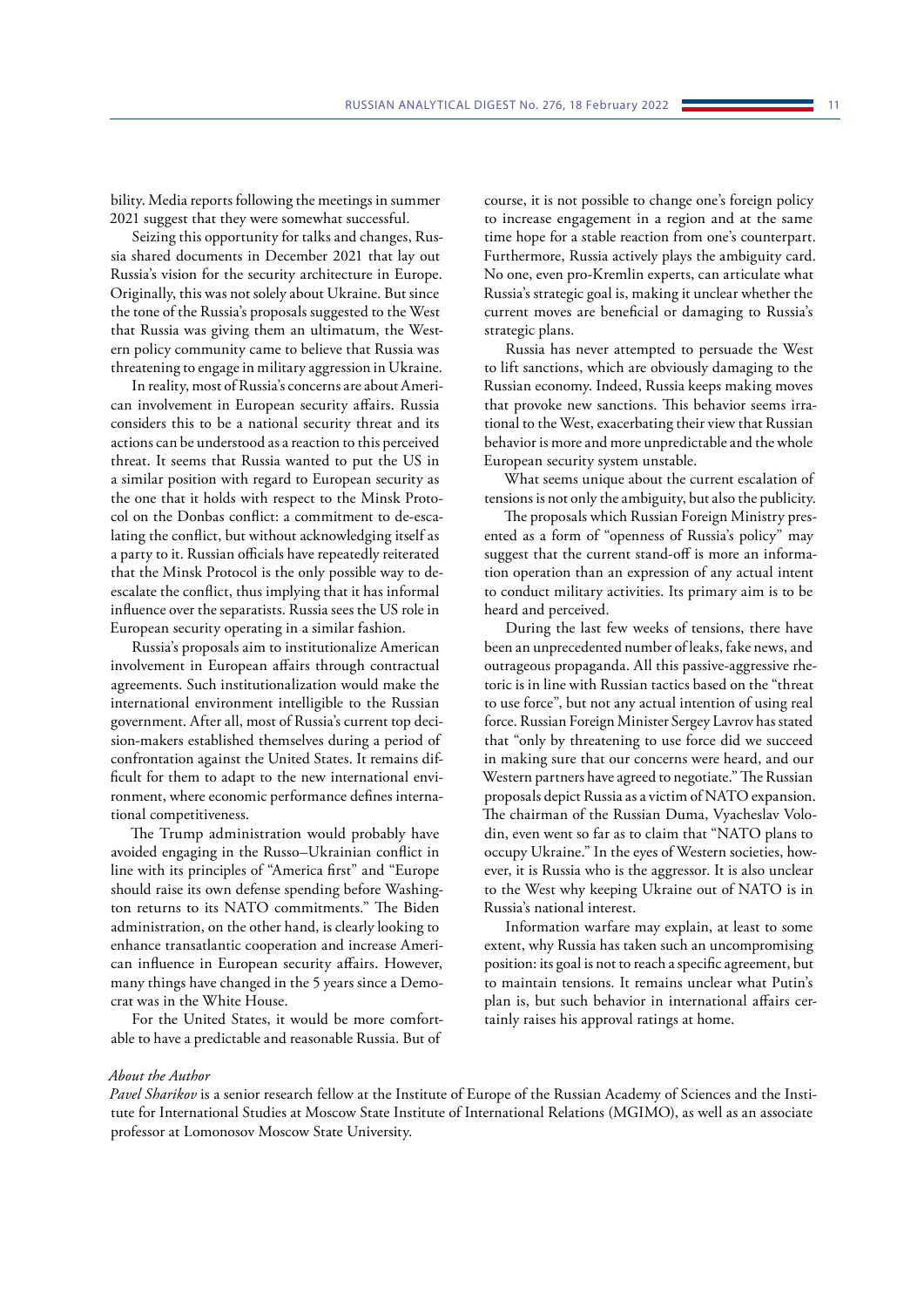# <span id="page-11-0"></span>**Attitudes towards the Crisis**

#### **Figure 1: How Would You Describe Your Attitude toward the Ukrainian People at the Moment? Russian Population (in %, one answer only)**



*Source: Russian Public Opinion Research Center (VTsIOM): Ukraine and Ukrainians—brothers, enemies or neighbors?, representative opinion poll conducted on 10 January 2022,* <https://wciom.ru/analytical-reviews/analiticheskii-obzor/ukraina-i-ukraincy-bratja-vragi-ili-prosto-sosedi>



**Figure 2: In Your Opinion, Who is Responsible for the Escalation of the Situation in Eastern Ukraine? Russian Population (in %, one answer only)**

*Source: Levada Center (2021): Escalation in Donbas, representative opinion poll conducted 25 November–01 December 2021 among 1,603 respondents, in Russian,*  <https://www.levada.ru/2021/12/14/obostrenie-v-donbasse/>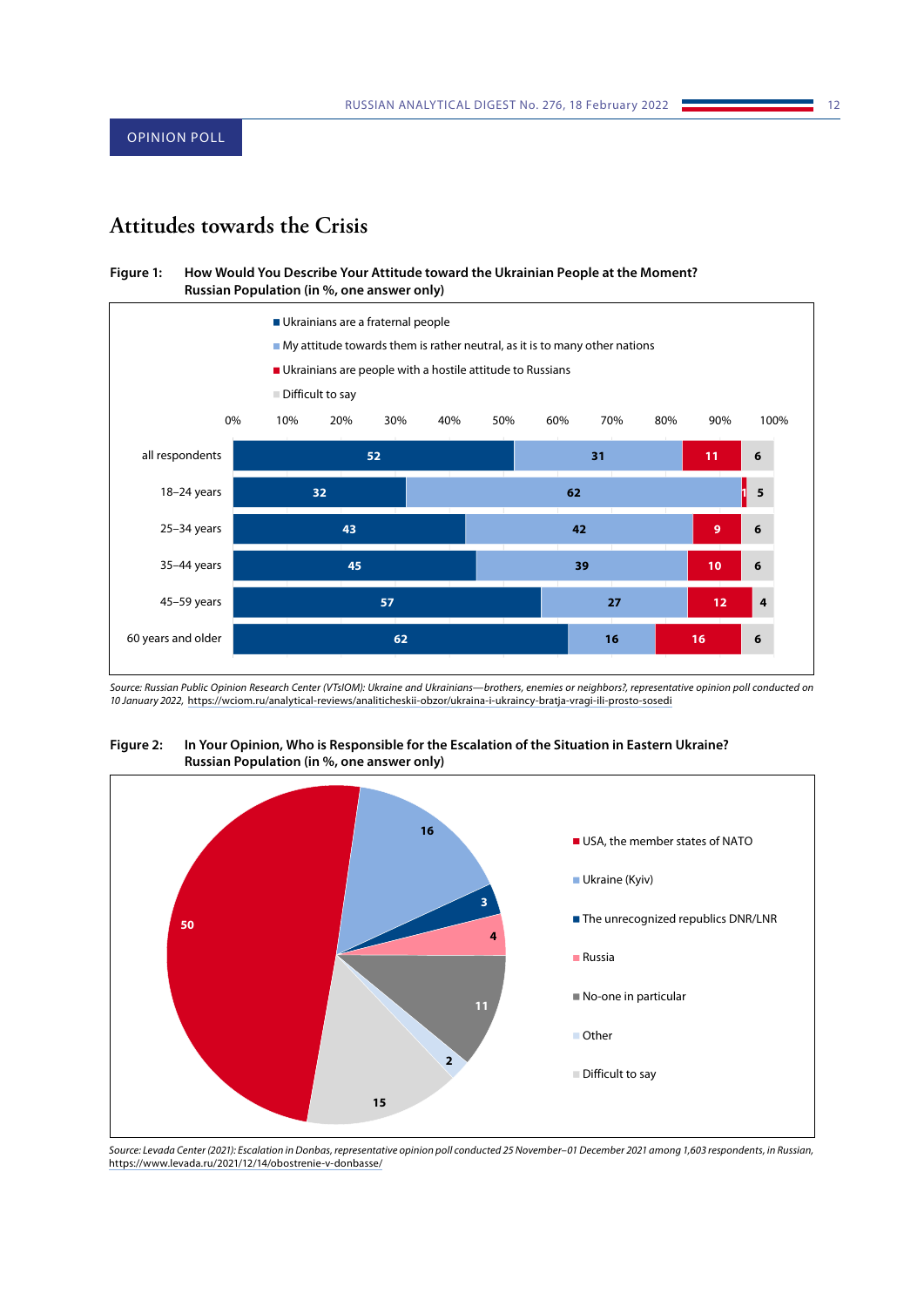



*Source: Kiev International Institute of Sociology (KIIS) (2021): Attitudes towards Ukraine's accession to the EU and NATO, attitudes towards direct talks with Vladimir Putin and the perception of the military threat from Russia, representative opinion poll conducted 13–16 December 2021 among 1,203 respondents, in English,*  <https://www.kiis.com.ua/?lang=eng&cat=reports&id=1083&page=1>

| Table 1: | What Actions Are Ukrainians Ready to Take in the Event of Russian Armed Intervention in Their Settlement |
|----------|----------------------------------------------------------------------------------------------------------|
|          | Ukrainian Population (in %, more than one answer)                                                        |
|          |                                                                                                          |

|                                                                                                                                                                         | Ukraine as a whole |              | West*        |              | Center*      |                | South*       |              | East*        |              |
|-------------------------------------------------------------------------------------------------------------------------------------------------------------------------|--------------------|--------------|--------------|--------------|--------------|----------------|--------------|--------------|--------------|--------------|
|                                                                                                                                                                         | Dec.<br>2021       | Feb.<br>2022 | Dec.<br>2021 | Feb.<br>2022 | Dec.<br>2021 | Feb.<br>2022   | Dec.<br>2021 | Feb.<br>2022 | Dec.<br>2021 | Feb.<br>2022 |
| <b>Will resist</b><br>(choose one of<br>the two below or<br>both options):                                                                                              | 50.2               | 57.5         | 60.5         | 72.2         | 52.2         | 62.9           | 43           | 48.4         | 37.2         | 30.5         |
| Put up armed<br>resistance                                                                                                                                              | 33.3               | 37.3         | 39.7         | 44.8         | 33.7         | 42.2           | 29.7         | 32.6         | 25.6         | 17.8         |
| Resist by par-<br>ticipating in<br>civil resistance<br>actions-such<br>as demon-<br>strations, pro-<br>tests, marches,<br>boycotts, strikes,<br>civil disobe-<br>dience | 21.7               | 25           | 28.6         | 31.2         | 22.5         | 26.9           | 15.8         | 20.2         | 16.8         | 16.1         |
| Go to a safer<br>region of Ukraine                                                                                                                                      | 14.8               | 12.4         | 8.8          | 5.7          | 14           | 12.1           | 16.7         | 15.8         | 25.6         | 20.2         |
| Go abroad                                                                                                                                                               | 9.3                | 7.5          | 9.6          | 6.9          | 8.7          | 6              | 10.1         | 7.4          | 9.1          | 12.6         |
| Would not do<br>anything                                                                                                                                                | 18.6               | 17.9         | 14.4         | 11.6         | 17.8         | 14.8           | 22.1         | 21           | 22.7         | 32.8         |
| Do not know                                                                                                                                                             | 12.1               | 7.6          | 10.9         | 6.6          | 13.7         | $\overline{7}$ | 12.1         | 9.4          | 10.7         | 7.9          |
| Refusal to<br>answer                                                                                                                                                    | 1.1                | 1.2          | 0.8          | 0.5          | 0.7          | 0.8            | 1.7          | 2.3          | 2.2          | 1.9          |

*\* See overleaf for a map of the Ukrainian macroregions as defined for the purposes of this poll*

*Source: Kyiv International Institute of Sociology (KIIS) (2021): Will Ukrainians resist Russian intervention, representative conducted between 03.12.-11.12.2021 as well as 05.02.-13.02.2022 among 2,000 respondents, in English,* [https://www.kiis.com.ua/?lang=eng&cat=reports&id=1079&page=1, https://www.kiis.com.](https://www.kiis.com.ua/?lang=eng&cat=reports&id=1079&page=1, https://www.kiis.com.ua/?lang=eng&cat=reports&id=1099&page=1) [ua/?lang=eng&cat=reports&id=1099&page=1](https://www.kiis.com.ua/?lang=eng&cat=reports&id=1079&page=1, https://www.kiis.com.ua/?lang=eng&cat=reports&id=1099&page=1)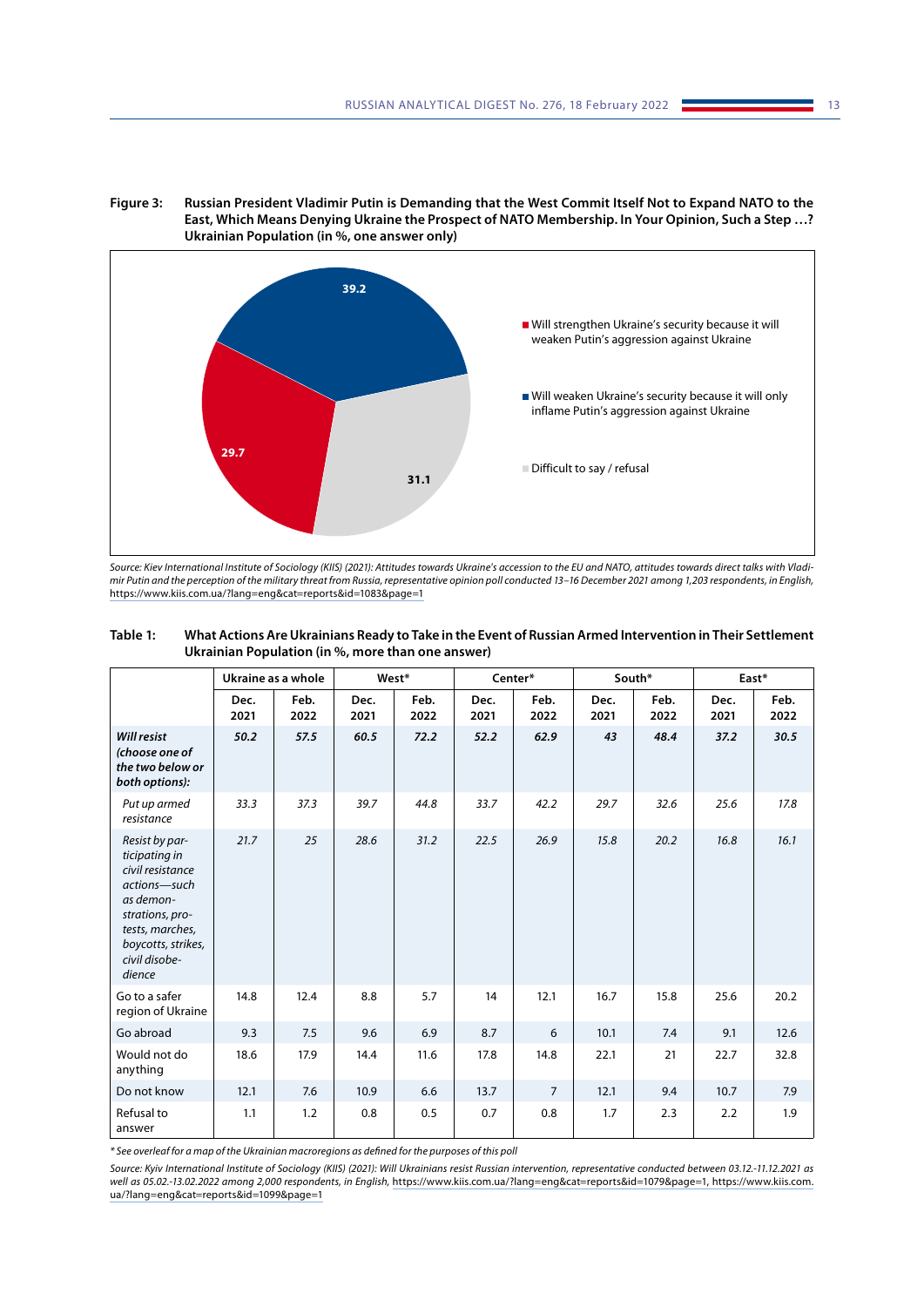

**Figure 4: A Map of the Ukrainian Macroregions (see Table 1 on p. 13)**

*Source: Kyiv International Institute of Sociology (KIIS) (2021): Will Ukrainians resist Russian intervention,* [https://www.kiis.com.ua/?lang=eng&cat=reports&id=](https://www.kiis.com.ua/?lang=eng&cat=reports&id=1079&page=1, https://www.kiis.com.ua/?lang=eng&cat=reports&id=1099&page=1) [1079&page=1, https://www.kiis.com.ua/?lang=eng&cat=reports&id=1099&page=1](https://www.kiis.com.ua/?lang=eng&cat=reports&id=1079&page=1, https://www.kiis.com.ua/?lang=eng&cat=reports&id=1099&page=1)





*Source: European Council on Foreign Relations (ECFR) (2022): The crisis of European security: What Europeans think about the war in Ukraine, representative opinion poll conducted 21–30 January 2022 by Datapraxis, AnalitiQs, and Dynata,* [https://ecfr.eu/publication/the-crisis-of-european-security-what-europeans](https://ecfr.eu/publication/the-crisis-of-european-security-what-europeans-think-about-the-war-in-ukraine/#top)[think-about-the-war-in-ukraine/#top](https://ecfr.eu/publication/the-crisis-of-european-security-what-europeans-think-about-the-war-in-ukraine/#top)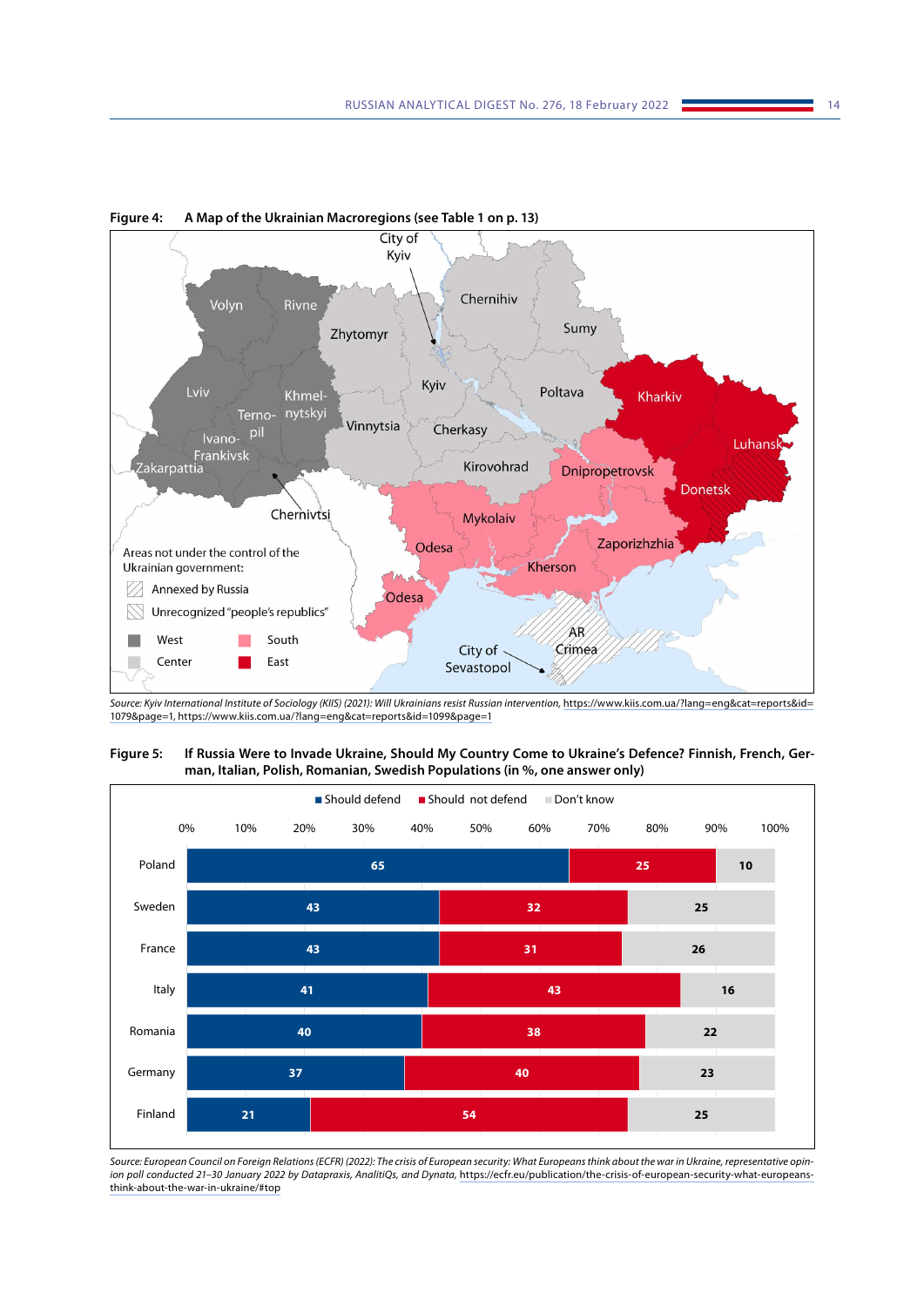# **The most recent opinion polls on the topic from selected countries in the order of geographical location of the countries from East to West.**

## **Russia**

- Russian Public Opinion Research Center (VTsIOM): Ukraine and Ukrainians brothers, enemies or neighbors?, conducted on 10 January 2022 among 1,600 respondents, in Russian, [https://wciom.ru/analytical-reviews/](https://wciom.ru/analytical-reviews/analiticheskii-obzor/ukraina-i-ukraincy-bratja-vragi-ili-prosto-sosedi) [analiticheskii-obzor/ukraina-i-ukraincy-bratja-vragi-ili-prosto-sosedi](https://wciom.ru/analytical-reviews/analiticheskii-obzor/ukraina-i-ukraincy-bratja-vragi-ili-prosto-sosedi)
- Levada Centre (2022): 2022: Potential for crisis events, conducted between 16 December 22 December 2021 among 1,640 respondents, in English, <https://www.levada.ru/en/2022/01/27/2022-potential-for-crisis-events/>
- Levada Centre (2021): Escalation in Donbas, conducted between 25 November 01 December 2021 among 1,603 respondents, in Russian,<https://www.levada.ru/2021/12/14/obostrenie-v-donbasse/>
- Levada Centre (2021): The year 2021: Conclusions, conducted between 16 December 22 December 2021 among 1,640 respondents, in Russian, <https://www.levada.ru/2021/12/29/2021-god-itogi/>
- Levada Centre (2021): Fears, conducted between 16 December 22 December 2021 among 1,640 respondents, in English, <https://www.levada.ru/en/2022/01/14/fears-5/>
- Levada Centre (2021): Russian-Ukrainian relations, conducted between 25 November 01 December 2021 among 1,603 respondents in Russia and 2,003 respondents in Ukraine, in Russian, [https://www.levada.ru/2021/12/17/](https://www.levada.ru/2021/12/17/rossijsko-ukrainskie-otnosheniya-10/) [rossijsko-ukrainskie-otnosheniya-10/](https://www.levada.ru/2021/12/17/rossijsko-ukrainskie-otnosheniya-10/)

## **Ukraine**

- Kiev International Institute of Sociology (KIIS) (2022): Socio-political moods of the population of Ukraine: perception of the threat of military invasion by Russia and the case against Petro Poroshenko, conducted between 20 January – 21 January 2022 among 1,205 respondents, in English, [https://www.kiis.com.](https://www.kiis.com.ua/?lang=eng&cat=reports&id=1091&page=1) [ua/?lang=eng&cat=reports&id=1091&page=1](https://www.kiis.com.ua/?lang=eng&cat=reports&id=1091&page=1)
- Kiev International Institute of Sociology (KIIS) (2021): Will Ukrainians resist Russian intervention, conducted between 03 December – 11 December 2021 as well as 05 February – 13 February 2022 among 2,000 respondents, in English, [https://www.kiis.com.ua/?lang=eng&cat=reports&id=1079&page=1,](https://www.kiis.com.ua/?lang=eng&cat=reports&id=1079&page=1) [https://www.kiis.com.](https://www.kiis.com.ua/?lang=eng&cat=reports&id=1099&page=1) [ua/?lang=eng&cat=reports&id=1099&page=1](https://www.kiis.com.ua/?lang=eng&cat=reports&id=1099&page=1)
- Kiev International Institute of Sociology (KIIS) (2021): Attitudes towards Ukraine's accession to the EU and NATO, attitudes towards direct talks with Vladimir Putin and the perception of the military threat from Russia,
- conducted between 13 December 16 December 2021 among 1,203 respondents, in English, [https://www.kiis.](https://www.kiis.com.ua/?lang=eng&cat=reports&id=1083&page=1) [com.ua/?lang=eng&cat=reports&id=1083&page=1](https://www.kiis.com.ua/?lang=eng&cat=reports&id=1083&page=1)
- Razumkov Centre (2022): Ukrainians' evaluation of the threat of Russian aggression, conducted between 28 January – 31 January 2022 among 1,206 respondents, in Ukrainian, [https://razumkov.org.ua/napriamky/](https://razumkov.org.ua/napriamky/sotsiologichni-doslidzhennia/otsinka-gromadianamy-ukrainy-zagrozy-agresii-z-boku-rosii-cichen-2022r) [sotsiologichni-doslidzhennia/otsinka-gromadianamy-ukrainy-zagrozy-agresii-z-boku-rosii-cichen-2022r](https://razumkov.org.ua/napriamky/sotsiologichni-doslidzhennia/otsinka-gromadianamy-ukrainy-zagrozy-agresii-z-boku-rosii-cichen-2022r)
- Razumkov Centre (2021): Public support for the Euro-Atlantic orientation of Ukraine: Assessments and recommendations, conducted between 23 April – 28 April 2021 among 2,021 respondents, in Ukrainian, [https://razumkov.](https://razumkov.org.ua/uploads/article/2021-nato-ukr.pdf) [org.ua/uploads/article/2021-nato-ukr.pdf](https://razumkov.org.ua/uploads/article/2021-nato-ukr.pdf)
- Democratic Initiatives Foundation, Razumkov Centre (2021): War in Donbas and Russian Aggression, conducted between 14 May – 19 May 2021 among 2,020 respondents, in English, [https://dif.org.ua/article/War%20](https://dif.org.ua/article/War in Donbas and Russian Aggresssion. How Ukrainian Public Opinion Has Changed After Two Years of Zelenskyi%27s Presidency. Key points and observations) [in%20Donbas%20and%20Russian%20Aggresssion.%20How%20Ukrainian%20Public%20Opinion%20Has%20](https://dif.org.ua/article/War in Donbas and Russian Aggresssion. How Ukrainian Public Opinion Has Changed After Two Years of Zelenskyi%27s Presidency. Key points and observations) [Changed%20After%20Two%20Years%20of%20Zelenskyi%27s%20Presidency.%20Key%20points%20and%20](https://dif.org.ua/article/War in Donbas and Russian Aggresssion. How Ukrainian Public Opinion Has Changed After Two Years of Zelenskyi%27s Presidency. Key points and observations) [observations](https://dif.org.ua/article/War in Donbas and Russian Aggresssion. How Ukrainian Public Opinion Has Changed After Two Years of Zelenskyi%27s Presidency. Key points and observations)
- Democratic Initiatives Foundation, Razumkov Centre (2022): The danger of invasion: Public opinion on conflict, possible compromise, and Russia's counter action, conducted between 17 December – 22 December 2021 among 2,018 respondents, in Ukrainian, [https://dif.org.ua/article/](https://dif.org.ua/article/zagroza-novogo-vtorgnennya-gromadska-dumka-pro-konflikt-mozhlivi-kompromisi-ta-protidiyu-rosii) [zagroza-novogo-vtorgnennya-gromadska-dumka-pro-konflikt-mozhlivi-kompromisi-ta-protidiyu-rosii](https://dif.org.ua/article/zagroza-novogo-vtorgnennya-gromadska-dumka-pro-konflikt-mozhlivi-kompromisi-ta-protidiyu-rosii)
- New Europe Center (2021): Diplomacy 2022 Foreign policy expectations of Ukrainian society, conducted between 08 November – 29 November 2021 among 1,007 respondents by Info Sapience LLC, in English, [http://neweu](http://neweurope.org.ua/wp-content/uploads/2021/12/Diplomatia2022_eng_web.pdf)[rope.org.ua/wp-content/uploads/2021/12/Diplomatia2022\\_eng\\_web.pdf](http://neweurope.org.ua/wp-content/uploads/2021/12/Diplomatia2022_eng_web.pdf)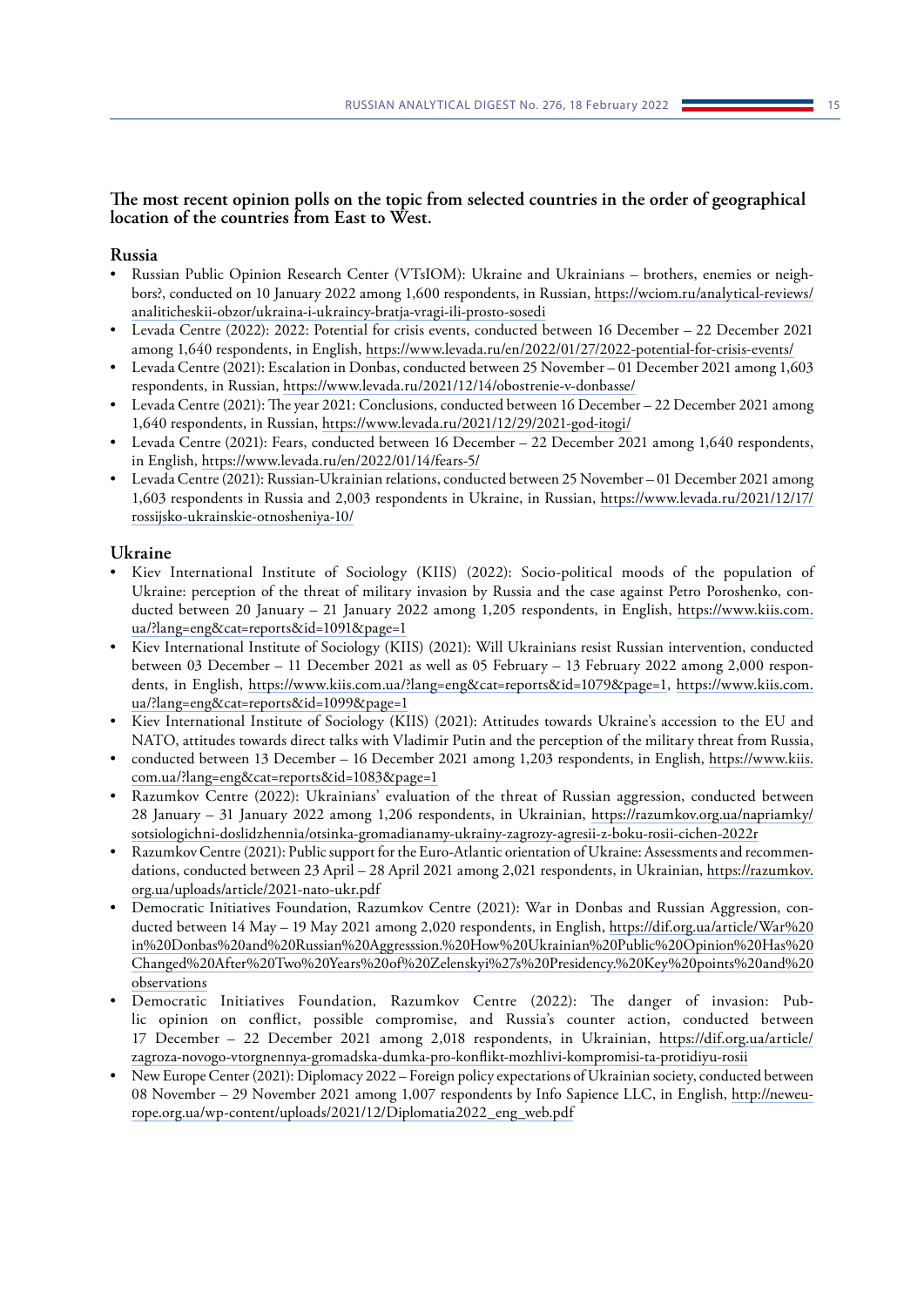# **Poland**

- Rzeczpospolita (2022): A third of Poles expects war between Russia and Ukraine, conducted between 25 January – 26 January 2022 among 800 respondents by SW Research, in Polish, [https://www.rp.pl/spoleczenstwo/](https://www.rp.pl/spoleczenstwo/art33637621-sondaz-jedna-trzecia-polakow-spodziewa-sie-wybuchu-wojny-rosji-z-ukraina) [art33637621-sondaz-jedna-trzecia-polakow-spodziewa-sie-wybuchu-wojny-rosji-z-ukraina](https://www.rp.pl/spoleczenstwo/art33637621-sondaz-jedna-trzecia-polakow-spodziewa-sie-wybuchu-wojny-rosji-z-ukraina)
- Dziennik Gazeta Prawna (2022): Poland should support Ukraine in case of Russian invasion, conducted on 22 January 2022 among 1,000 respondents by United Surveys, in Polish, [https://www.gazetaprawna.pl/wiadomosci/swiat/](https://www.gazetaprawna.pl/wiadomosci/swiat/artykuly/8341193,atak-rosji-na-ukraine-reakcja-polski-sondaz.html) [artykuly/8341193,atak-rosji-na-ukraine-reakcja-polski-sondaz.html](https://www.gazetaprawna.pl/wiadomosci/swiat/artykuly/8341193,atak-rosji-na-ukraine-reakcja-polski-sondaz.html)
- wPolityce.pl (2022): Will Russia Attack Ukraine?, conducted between 04February 07February 2022 among 1,078 respondents by Social Changes, in Polish,<https://wpolityce.pl/polityka/585464-nasz-sondaz-czy-rosja-zaatakuje-ukraine>

# **Germany**

- RTL Group S.A. (2022): Majority dissatisfied with Germany's policies on Ukraine, conducted between 28 January – 31 January 2022 among 1,001 respondents by Forsa, in German, [https://www.n-tv.de/politik/Mehrheit-ist](https://www.n-tv.de/politik/Mehrheit-ist-unzufrieden-mit-deutscher-Ukraine-Politik-article23097487.html)[unzufrieden-mit-deutscher-Ukraine-Politik-article23097487.html](https://www.n-tv.de/politik/Mehrheit-ist-unzufrieden-mit-deutscher-Ukraine-Politik-article23097487.html)
- Zweites Deutsches Fernsehen (ZDF) (2022): "Politbarometer" January II 2022 on concerns about Russian invasion in Ukraine, arms for Ukraine, and Russian gas supply, conducted between 25 January – 27 January 2022 among 1,249 respondents by Forschungsgruppe Wahlen, in German, [https://presseportal.zdf.de/pressemitteilung/](https://presseportal.zdf.de/pressemitteilung/mitteilung/zdf-politbarometer-januar-ii-2022/) [mitteilung/zdf-politbarometer-januar-ii-2022/](https://presseportal.zdf.de/pressemitteilung/mitteilung/zdf-politbarometer-januar-ii-2022/)
- Arbeitsgemeinschaft der öffentlich-rechtlichen Rundfunkanstalten der Bundesrepublik Deutschland (ARD) (2022): "DeutschlandTREND" February 2022 on German arms supplies for Ukraine, gas supply shortages, Nord Stream 2, international threats, and Germany's actions in the Ukraine crisis, conducted between 31 January – 02 February 2022 among 1,339 respondents by Infratest Dimap, in German [https://www.tagesschau.de/inland/](https://www.tagesschau.de/inland/deutschlandtrend/deutschlandtrend-2897.html) [deutschlandtrend/deutschlandtrend-2897.html](https://www.tagesschau.de/inland/deutschlandtrend/deutschlandtrend-2897.html)

# **Europe / North America**

- European Council on Foreign Relations (ECFR) (2022): The crisis of European security: What Europeans think about the war in Ukraine, conducted between 21 January – 30 January 2022 among 5,529 respondents (Finland: 500; France: 1,000; Germany: 1,000; Italy: 1,014; Poland: 1,015; Romania: 500) by Datapraxis, AnalitiQs, Dynata, in English, <https://ecfr.eu/publication/the-crisis-of-european-security-what-europeans-think-about-the-war-in-ukraine/#top>
- YouGov (2022): EuroTrack: Russian invasion of Ukraine seen as likely, but few want their country to defend them, conducted between 12 January – 26 January 2022 among 9,065 respondents (USA: 1,695, France: 1,206, Germany: 2,065, Denmark: 1,025, Sweden: 1,006, Spain: 1,053, Italy: 1,015), in English, [https://yougov.co.uk/topics/](https://yougov.co.uk/topics/politics/articles-reports/2022/01/31/eurotrack-russian-invasion-ukraine-seen-likely-few) [politics/articles-reports/2022/01/31/eurotrack-russian-invasion-ukraine-seen-likely-few](https://yougov.co.uk/topics/politics/articles-reports/2022/01/31/eurotrack-russian-invasion-ukraine-seen-likely-few)
- Yalta European Strategy (YES) (2022): How The West Perceives Ukraine, and What The West Expects From Ukraine, conducted in December 2021 among 4,710 respondents (600 adults of the general population per country and 185 professionals per country form (USA, UK, Canada, France, Germany, Poland), in English, [https://](https://yes-ukraine.org/en/projects/opituvannya-yak-zahid-spriymaye-ukrayinu) [yes-ukraine.org/en/projects/opituvannya-yak-zahid-spriymaye-ukrayinu](https://yes-ukraine.org/en/projects/opituvannya-yak-zahid-spriymaye-ukrayinu)

# **USA**

- Pew Research Center (2022): Republicans and Democrats alike view Russia more as a competitor than an enemy of the U.S., conducted between 10 January – 17 January 2022 among 5,128 respondents, in English, [https://www.](https://www.pewresearch.org/fact-tank/2022/01/26/republicans-and-democrats-alike-view-russia-more-as-a-competitor-than-an-enemy-of-the-u-s/) [pewresearch.org/fact-tank/2022/01/26/republicans-and-democrats-alike-view-russia-more-as-a-competitor-than](https://www.pewresearch.org/fact-tank/2022/01/26/republicans-and-democrats-alike-view-russia-more-as-a-competitor-than-an-enemy-of-the-u-s/)[an-enemy-of-the-u-s/](https://www.pewresearch.org/fact-tank/2022/01/26/republicans-and-democrats-alike-view-russia-more-as-a-competitor-than-an-enemy-of-the-u-s/)
- Teaching, Research & International Policy (TRIP) Project Global Research Institute (GRI) (2022): Will Russia Attack Ukraine?, conducted between 16 December 2021– 27 December 2022 among 685 respondents (survey among IR scholars in the US), in English, Data: [https://trip.wm.edu/data/our-surveys/snap-polls/TRIP-SP16-](https://trip.wm.edu/data/our-surveys/snap-polls/TRIP-SP16-Russia-Ukraine.pdf) [Russia-Ukraine.pdf](https://trip.wm.edu/data/our-surveys/snap-polls/TRIP-SP16-Russia-Ukraine.pdf)
- Charles Koch Institute (2021): Americans still want focus on domestic issues, wary of war over Ukraine, conducted between 09 December – 13 December 2021 among 1,000 respondents by YouGov, in English, [https://](https://charleskochinstitute.org/app/uploads/2021/12/Polling-results.pdf) [charleskochinstitute.org/app/uploads/2021/12/Polling-results.pdf](https://charleskochinstitute.org/app/uploads/2021/12/Polling-results.pdf)
- YouGov America (2022): Nearly half of Americans expect Russia to invade Ukraine, conducted on 24 February 2022 among 4,428 respondents, in English, [https://today.yougov.com/topics/politics/articles-reports/2022/01/24/](https://today.yougov.com/topics/politics/articles-reports/2022/01/24/nearly-half-americans-expect-russia-invade-ukraine) [nearly-half-americans-expect-russia-invade-ukraine](https://today.yougov.com/topics/politics/articles-reports/2022/01/24/nearly-half-americans-expect-russia-invade-ukraine)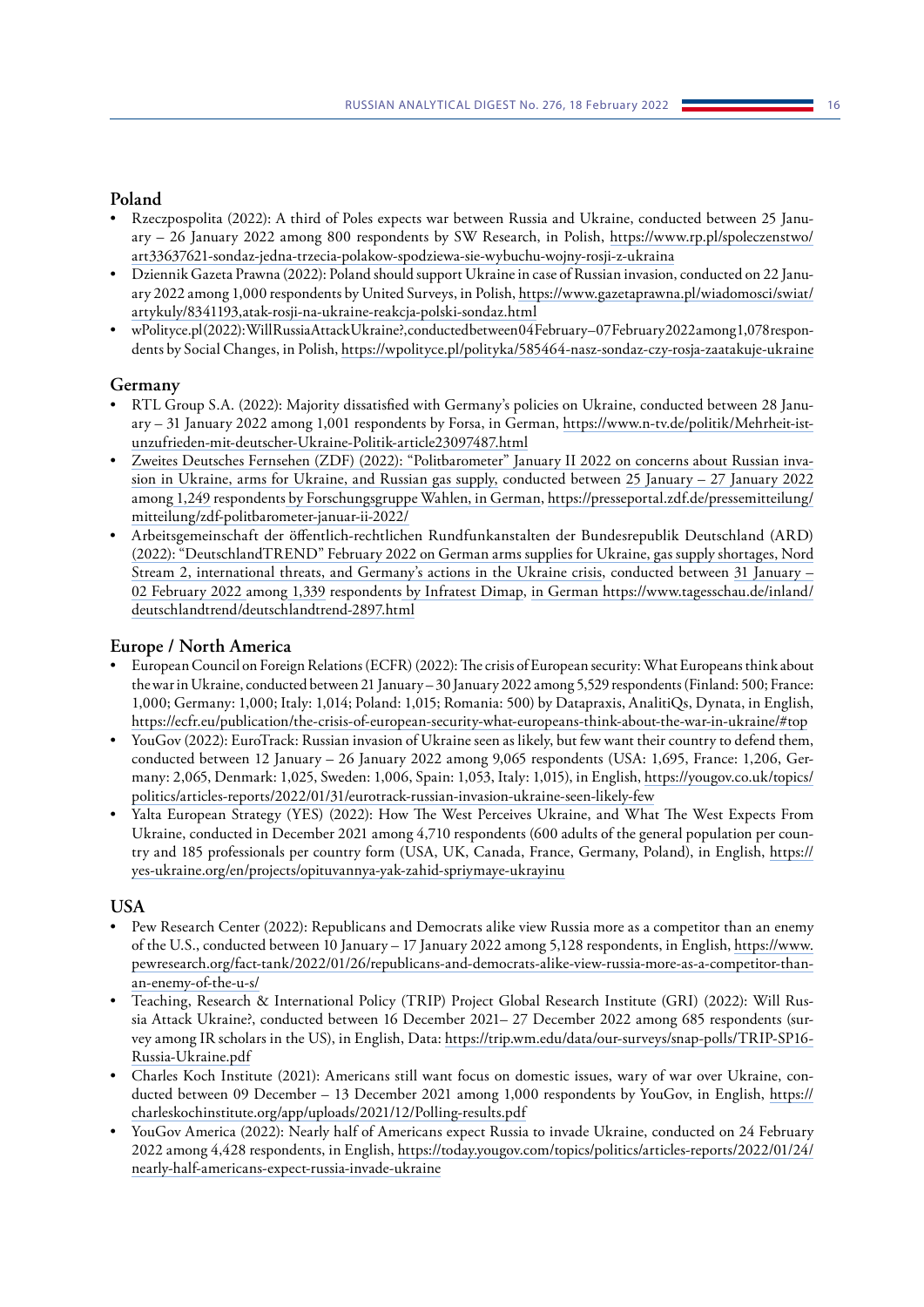- YouGov America for The Economist (2021): Most Americans with opinions on Ukraine and Taiwan favor supporting them — even militarily, conducted between 12 December – 14 December 2021 among 1,500 respondents, in English, <https://today.yougov.com/topics/international/articles-reports/2021/12/21/americans-opinions-ukraine-and-russia>
- Data for progress (2022): Voters Support Biden Striking a Deal with Russia to Avoid War in Ukraine, conducted between 21 January – 24 January 2022 among 1,214 respondents, in English, [https://www.filesforprogress.org/](https://www.filesforprogress.org/datasets/2022/1/dfp_ukraine_jan.pdf) [datasets/2022/1/dfp\\_ukraine\\_jan.pdf](https://www.filesforprogress.org/datasets/2022/1/dfp_ukraine_jan.pdf)
- Morning Consult/Politico (2022): National Tracking Poll 2202029 on US relations with other countries, Biden's handling of Ukraine crisis, NATO, conducted between 05 February – 06 February 2022, among 2,005 respondents, in English, [https://www.politico.com/f/?id=0000017e-d538-ddf9-a9fe-df3a5b240000&nname=playbook-pm&nid=0000015a](https://www.politico.com/f/?id=0000017e-d538-ddf9-a9fe-df3a5b240000&nname=playbook-pm&nid=0000015a-dd3e-d536-a37b-dd7fd8af0000&nrid=0000014e-f115-dd93-ad7f-f91513e50001&nlid=964328)[dd3e-d536-a37b-dd7fd8af0000&nrid=0000014e-f115-dd93-ad7f-f91513e50001&nlid=964328](https://www.politico.com/f/?id=0000017e-d538-ddf9-a9fe-df3a5b240000&nname=playbook-pm&nid=0000015a-dd3e-d536-a37b-dd7fd8af0000&nrid=0000014e-f115-dd93-ad7f-f91513e50001&nlid=964328)

*Compiled by Olivia Faust*